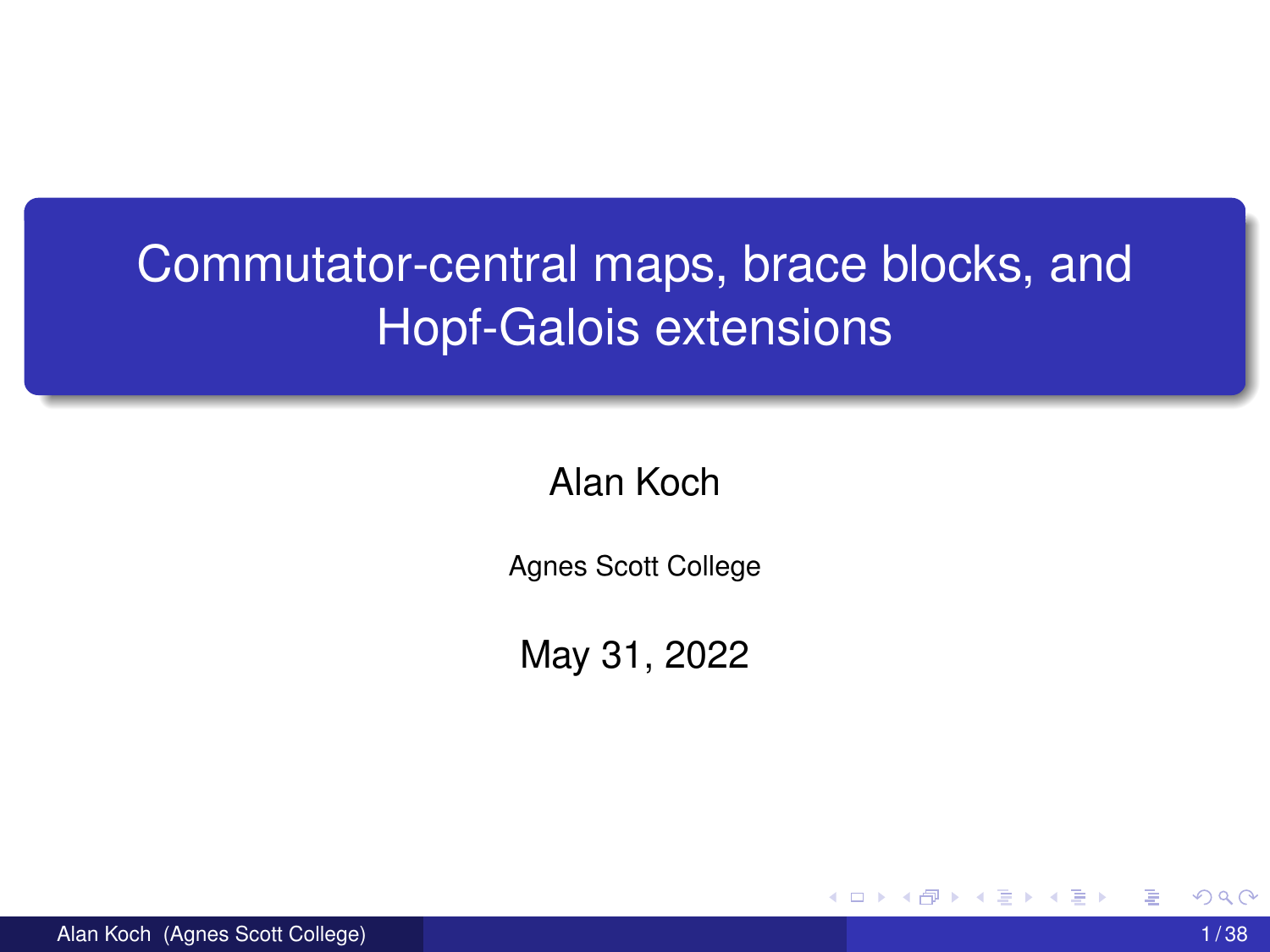### **Background**

- 2 Commutator-Central Maps: A New Construction
- **Hopf-Galois Structures**
- Special Case: Nilpotency Class Two

#### **Next**

4 0 8

⊀ 御 ⊁ ∢ 唐 ⊁ ∢ 唐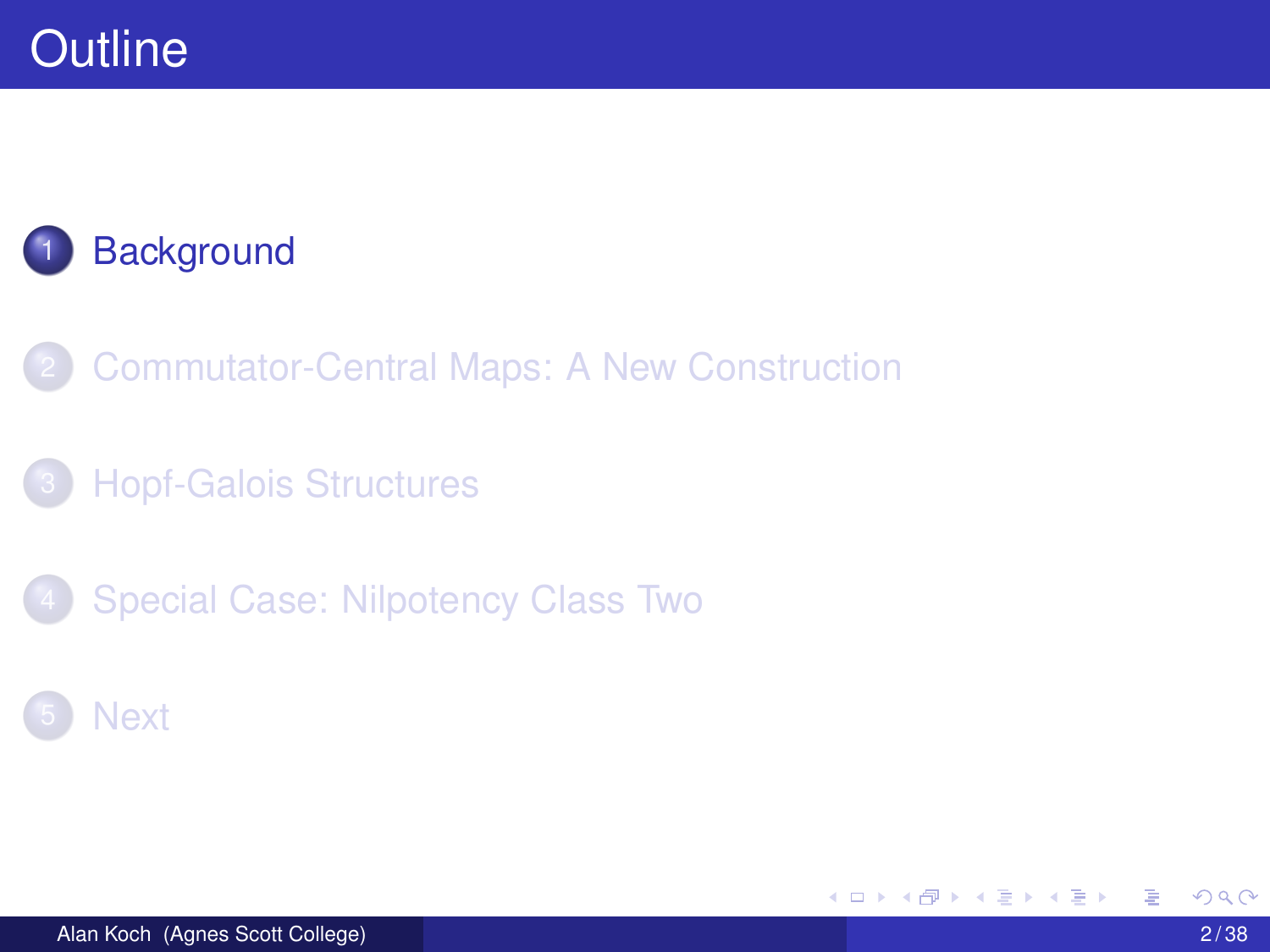### **Setup**

Let  $G = (G, \cdot)$  be a finite, nonabelian group, center Z and commutator subgroup [*G, G*].

Denote by Ab(*G*) the set of endomorphisms  $\psi : G \rightarrow G$  with  $\psi(G)$ abelian.

Recall [K., 2021] any  $\psi \in Ab(G)$  gives a regular, *G*-stable subgroup  $N := \{ \eta_a : g \in G \}$  of Perm(*G*), where

$$
\eta_g[h] = g\psi(g^{-1})h\psi(g).
$$

Regular, *G*-stable subgroups  $N <$  Perm(*G*) give

- skew left braces:
- solutions to the Yang-Baxter equation; and
- Hopf-Galois structures on a *G*-extension of fields, and the *type* of the structure is the abstract group isomorphic to *N*.

K ロ ▶ K 御 ▶ K 君 ▶ K 君 ▶ ...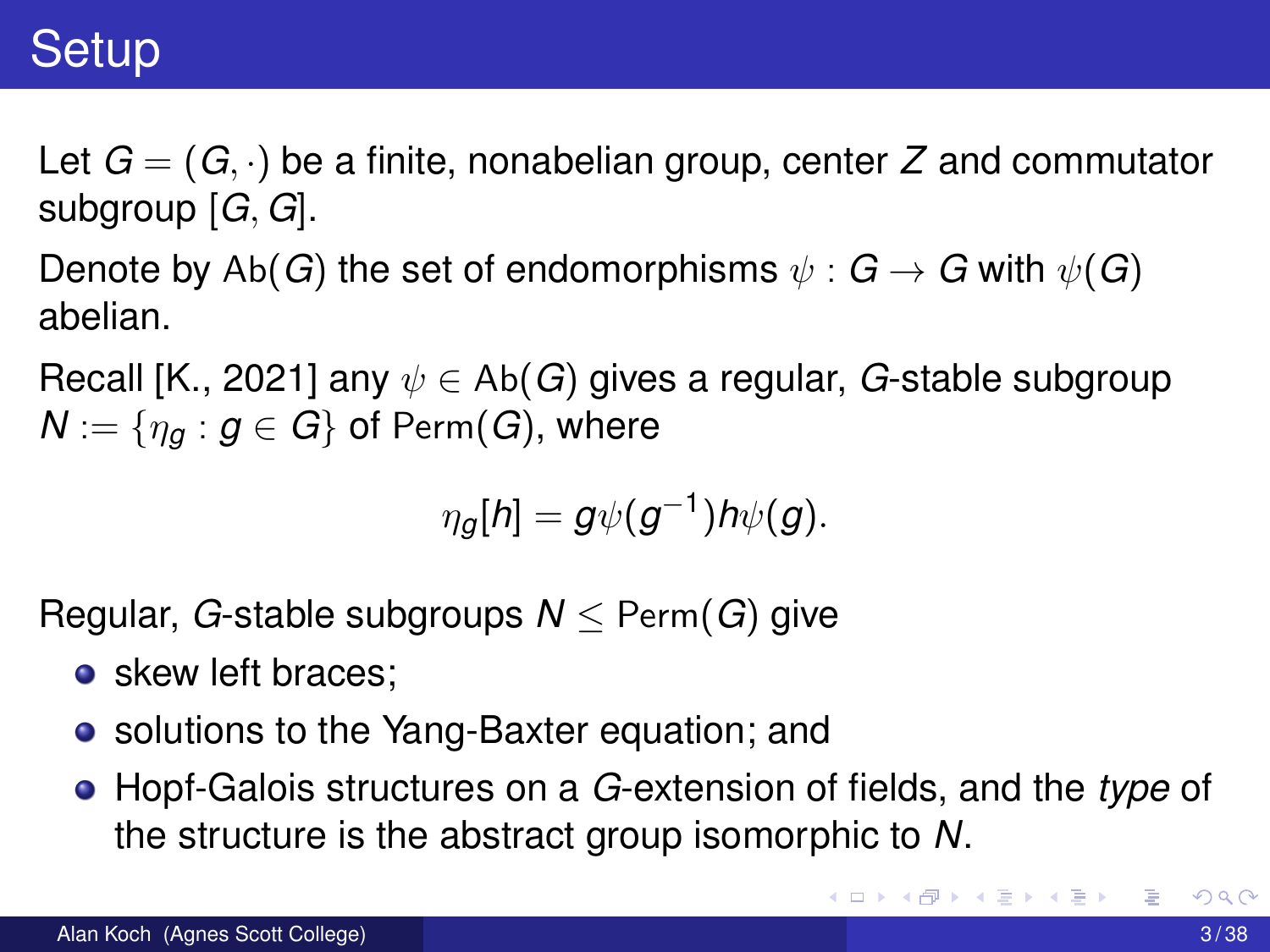### Regular, *G*-stable subgroups give braces

A *skew left brace* (hereafter, *brace*) is a triple (*B, ·,* ) where (*B, ·*) and (*B,* ) are groups and

$$
a\circ (b\cdot c)=(a\circ b)\cdot a^{-1}\cdot (a\circ c)
$$

holds for all  $a, b, c \in B$ , where  $a \cdot a^{-1} = 1_B$ . Childs denotes this  $(B, \circ, \cdot)$ . The two simplest examples:

#### Example

For  $(G, \cdot)$  any group, the triple  $(G, \cdot, \cdot)$  is a brace. We call this the *trivial brace* on *G*.

#### Example

For  $(G, \cdot)$  any nonabelian group, and define  $g \cdot' h = hg$  for all  $g, h \in G$ . Then the triple (*G, ·, ·* 0 ) forms the *almost trivial brace* on *G*.

K ロ ⊁ K 倒 ≯ K 君 ⊁ K 君 ⊁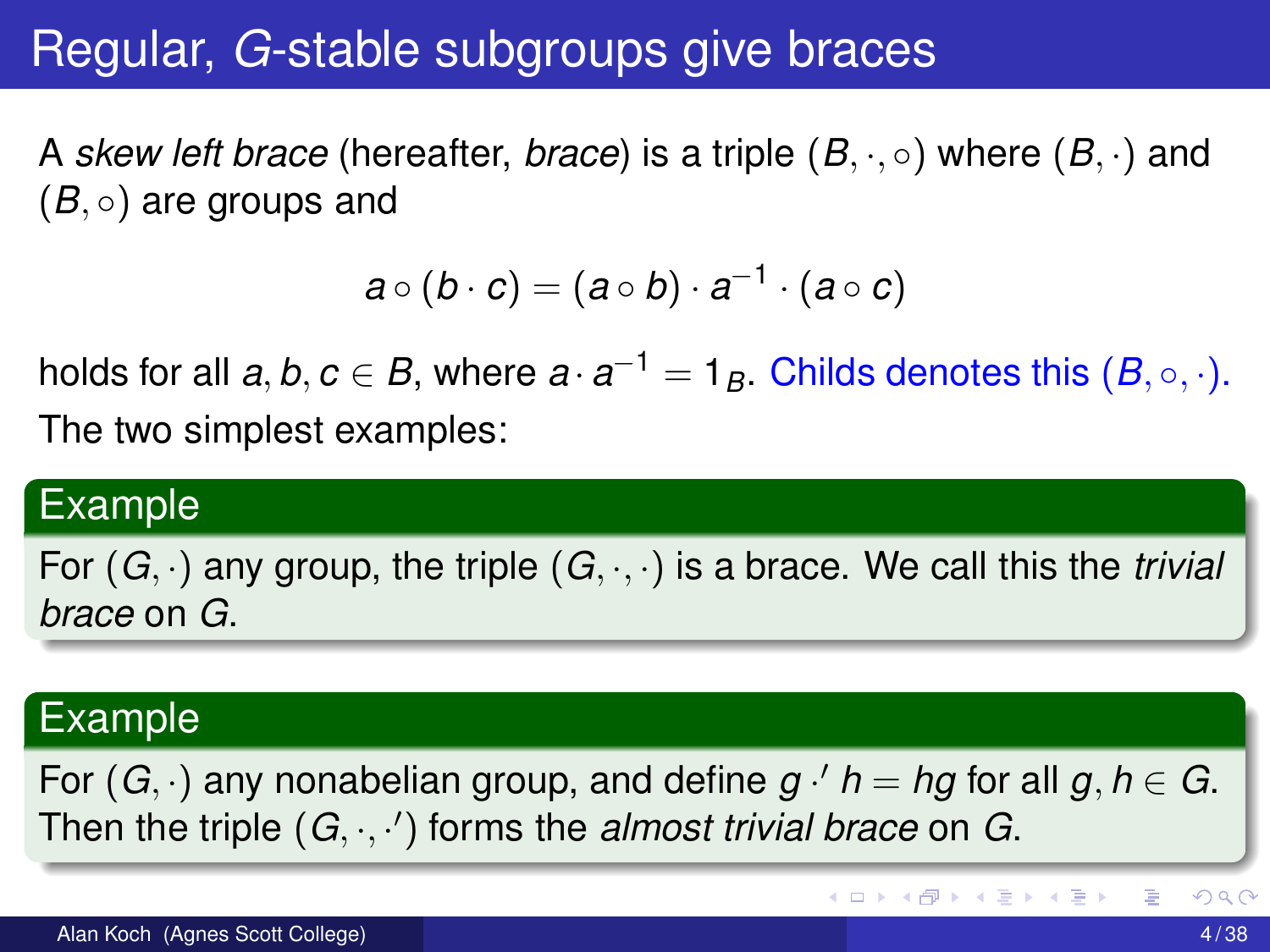## Regular, *G*-stable subgroups give braces

A *skew left brace* (hereafter, *brace*) is a triple (*B, ·,* ) where (*B, ·*) and (*B,* ) are groups and

$$
a\circ (b\cdot c)=(a\circ b)\cdot a^{-1}\cdot (a\circ c)
$$

holds for all  $a, b, c \in B$ , where  $a \cdot a^{-1} = 1_B$ . Childs denotes this  $(B, \circ, \cdot)$ .

#### Properties and Conventions

- $\bullet$  (*B*, ·) and (*B*,  $\circ$ ) have the same identity 1<sub>*B*</sub>.
- $\bullet$  We write the inverse to  $a \in (B, \circ)$  by  $\overline{a}$ .
- We will frequently write *a · b* as *ab*.

#### Example (K, 2021)

Let  $\psi \in Ab(G)$ , and define

$$
g\circ h=\eta_g[h]=g\psi(g^{-1})h\psi(g).
$$

Then  $(G, \cdot, \circ)$  is a brace.

Alan Koch (Agnes Scott College) 5 / 38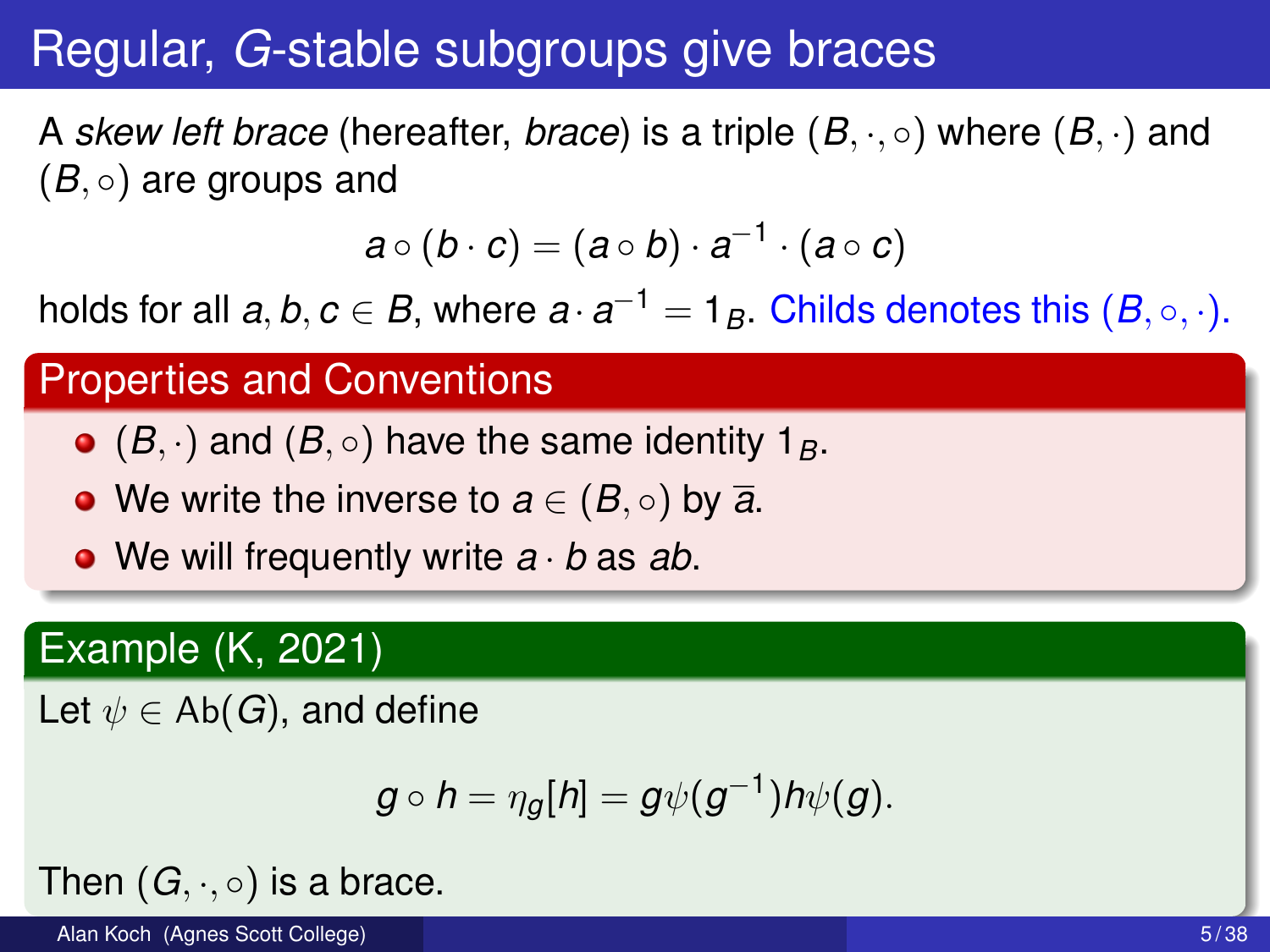### A conceptual break from earlier works

There is a well-known connection between regular, *G*-stable subgroups N of Perm(G) and braces. If  $x : N \to G$  is given by  $x(n) = n[1_G]$  then one defines an operation  $\circ$  on *N* via:

$$
\eta\circ\pi=\varkappa^{-1}(\varkappa(\eta)*_{G}\varkappa(\pi)).
$$

One then has a brace  $(N, \cdot, \circ)$  with  $(N, \cdot) <$  Perm $(G, \circ)$ .

That's not what's happening in our construction.

$$
g\circ h=\eta_g[h]=g\psi(g^{-1})h\psi(g).
$$

Our brace is  $(G, \cdot, \circ)$  with  $(G, \circ) \leq$  Perm $(G, \cdot)$ .

This works because both  $(G, \cdot, \circ)$  and  $(G, \circ, \cdot)$  are braces (i.e.,  $(G, \cdot, \circ)$ ) is a *bi-skew brace*).

イロト イ押 トイラト イラトー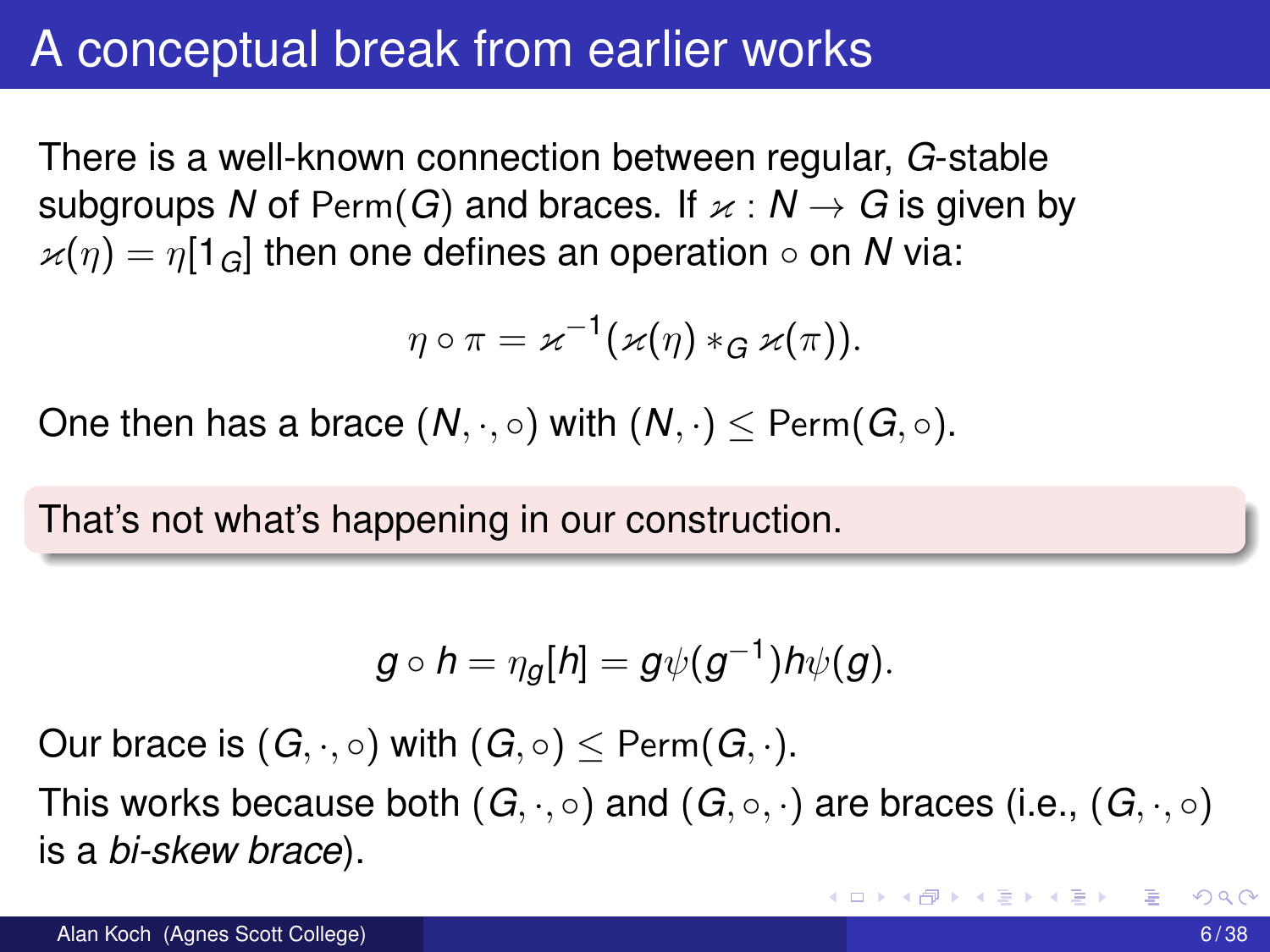### Braces give solutions to the Yang-Baxter equation

A *set-theoretic solution to the Yang-Baxter equation* (hereafter, *solution to the YBE*) is a set *B* and a map  $R : B \times B \rightarrow B \times B$  such that

 $(R \times id_B)(id_B \times R)(R \times id_B) = (id_B \times R)(R \times id_B)(id_B \times R) : B^3 \rightarrow B^3.$ 

A solution  $R(x, y) = (\sigma_x(y), \tau_y(x))$  is *non-degenerate* if  $\sigma_x$  and  $\tau_y$  are bijections, *involutive* if  $R^2 = id_{B \times B}$ .

Generally, a brace (*B, ·,* ) gives non-degenerate solutions:

$$
R(a,b)=(a^{-1}(a\circ b),\overline{a^{-1}(a\circ b)}\circ a\circ b)
$$
  

$$
R^{-1}(a,b)=((a\circ b)a^{-1},\overline{(a\circ b)a^{-1}}\circ a\circ b).
$$

Note that *R* is involutive if and only if (*B, ·*) is abelian.

イロト イ押ト イヨト イヨトー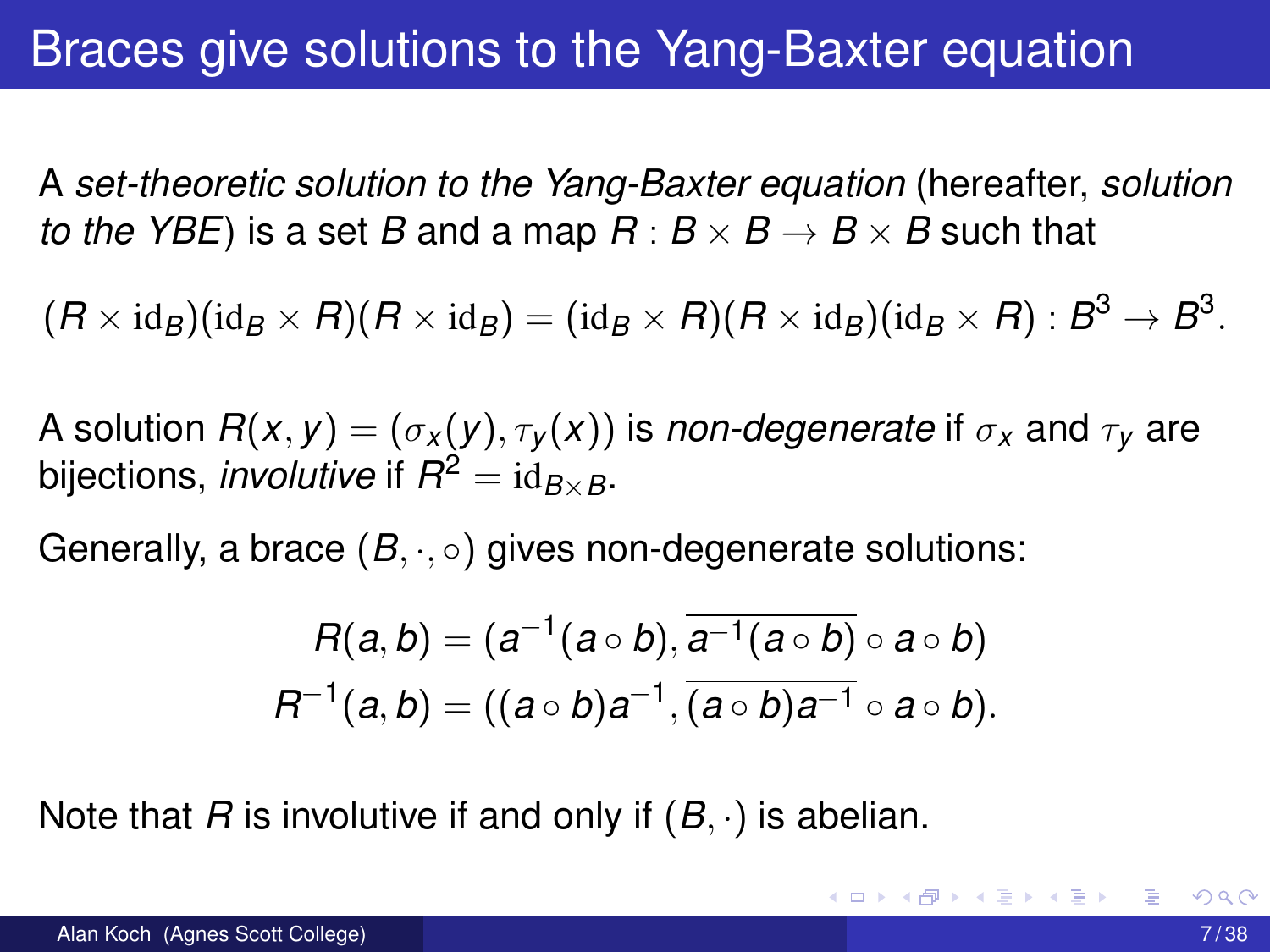$$
R(a,b) = (a^{-1}(a \circ b), \overline{a^{-1}(a \circ b)} \circ a \circ b)
$$
  

$$
R^{-1}(a,b) = ((a \circ b)a^{-1}, \overline{(a \circ b)a^{-1}} \circ a \circ b).
$$

#### Example (K., 2021)

For  $\psi \in Ab(G)$  we get the following solutions with underlying set G:

$$
R(g,h) = (\psi(g^{-1})h\psi(g), \psi(hg^{-1})h^{-1}\psi(g)g\psi(g^{-1})h\psi(gh^{-1}))
$$
  

$$
R^{-1}(g,h) = (g\psi(g^{-1})h\psi(g)g^{-1}, \psi(h)g\psi(h^{-1}))
$$

**Note.** There are two more solutions because  $(G, \cdot, \circ)$  is a bi-skew brace, but we will not directly address the other two here.

**4 ロト 4 何 ト 4 重 ト**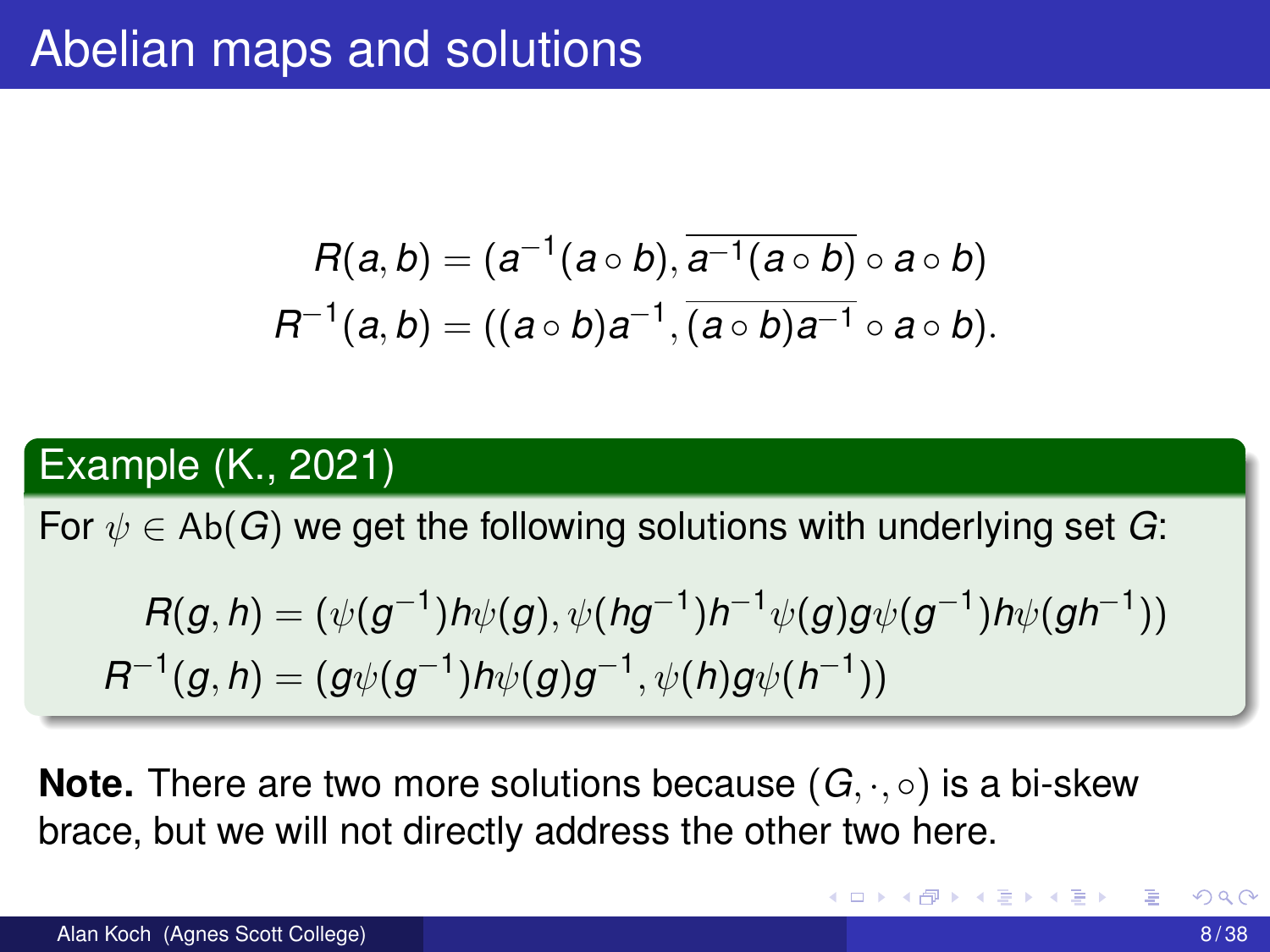Denote by Map(*G*) the set of all functions on *G*. With the binary operations

 $(\alpha + \beta)(q) = \alpha(q)\beta(q), \ \alpha\beta(q) = \alpha(\beta(q)), \ q \in G$ 

we have a right near-ring structure on Map(*G*), i.e.,

- $\bullet$  (Map( $G$ ),  $+$ ) is a (nonabelian) group;
- "multiplication" is associative; and
- $\bullet$   $(\alpha + \beta)\gamma = \alpha\gamma + \beta\gamma$  for all  $\alpha, \beta, \gamma \in \text{Map}(G)$ .

For  $n \in \mathbb{Z}$  we write  $n \in \mathbb{M}$  ap(*G*) to represent  $q \mapsto q^n$ .

So 0, 1  $\in$  Map(*G*) are the trivial and identity map respectively. Note that both Ab(*G*) and End(*G*) are contained in Map(*G*) but are not subgroups.

в

K ロ ⊁ K 御 ⊁ K 君 ⊁ K 君 ⊁ …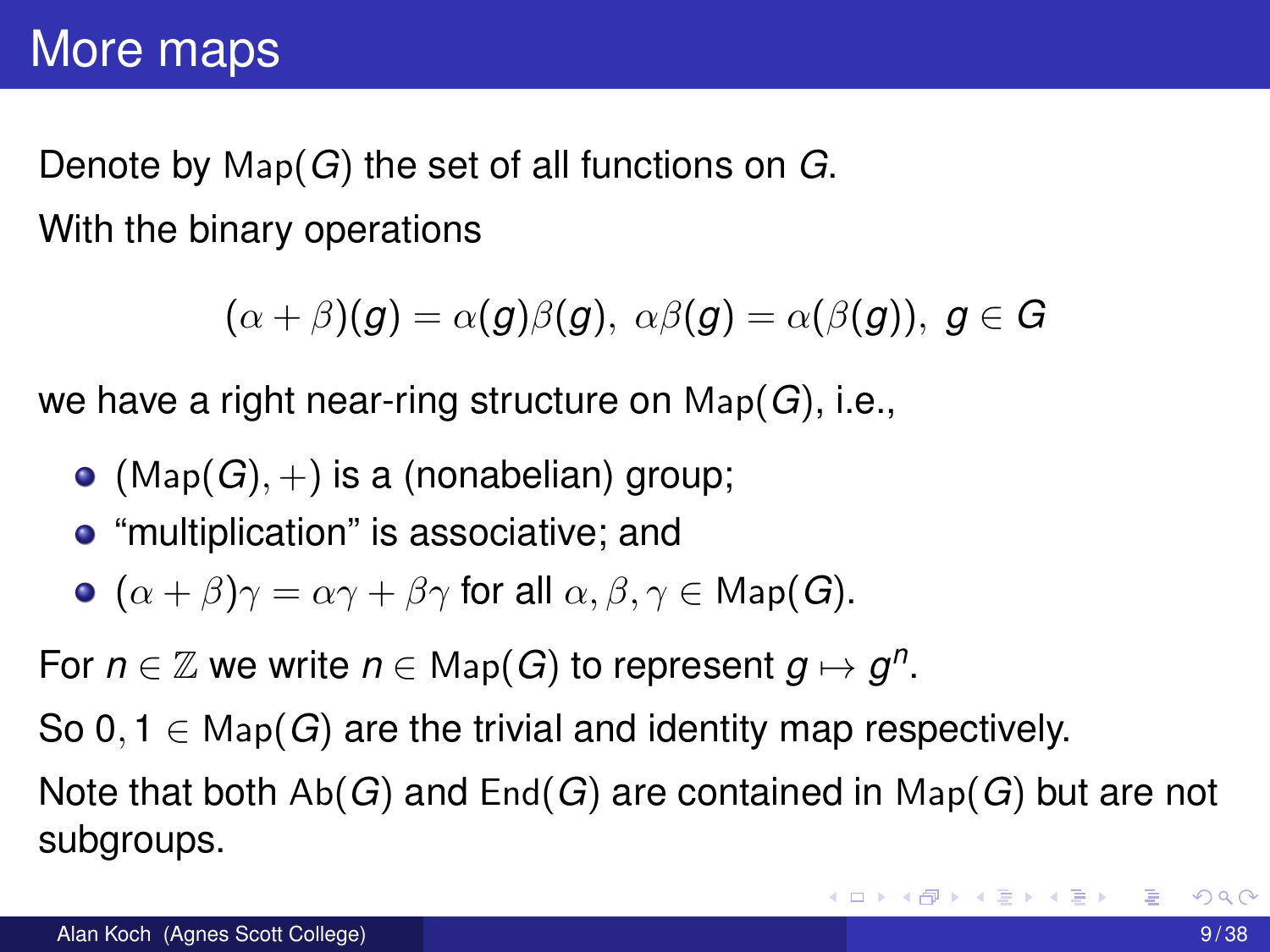Let  $\psi \in \mathsf{Ab}(G)$ .

Define  $\{\psi_n : n > 0\}$  by  $\psi_n = -(1 - \psi)^n + 1$ .

For example,  $\psi_0 = 0$ ,  $\psi_1 = \psi$ ,  $\psi_2 = 2\psi - \psi^2$ .

Then  $\psi_n \in Ab(G)$  for *n*.

#### Theorem (K., 2022)

*Let*  $n \geq 0$  *and*  $g \circ_n h = g \psi_n(g^{-1}) h \psi_n(g)$ . Then  $(G, \cdot, \circ_n)$  is a brace. *Furthermore, for all m*  $> 0$ ,  $(G, \circ_m, \circ_n)$  *is a brace.* 

We say *G*, together with  $\{o_n : n \geq 0\}$ , form a *brace block*.

K ロ ▶ K 御 ▶ K 君 ▶ K 君 ▶ ..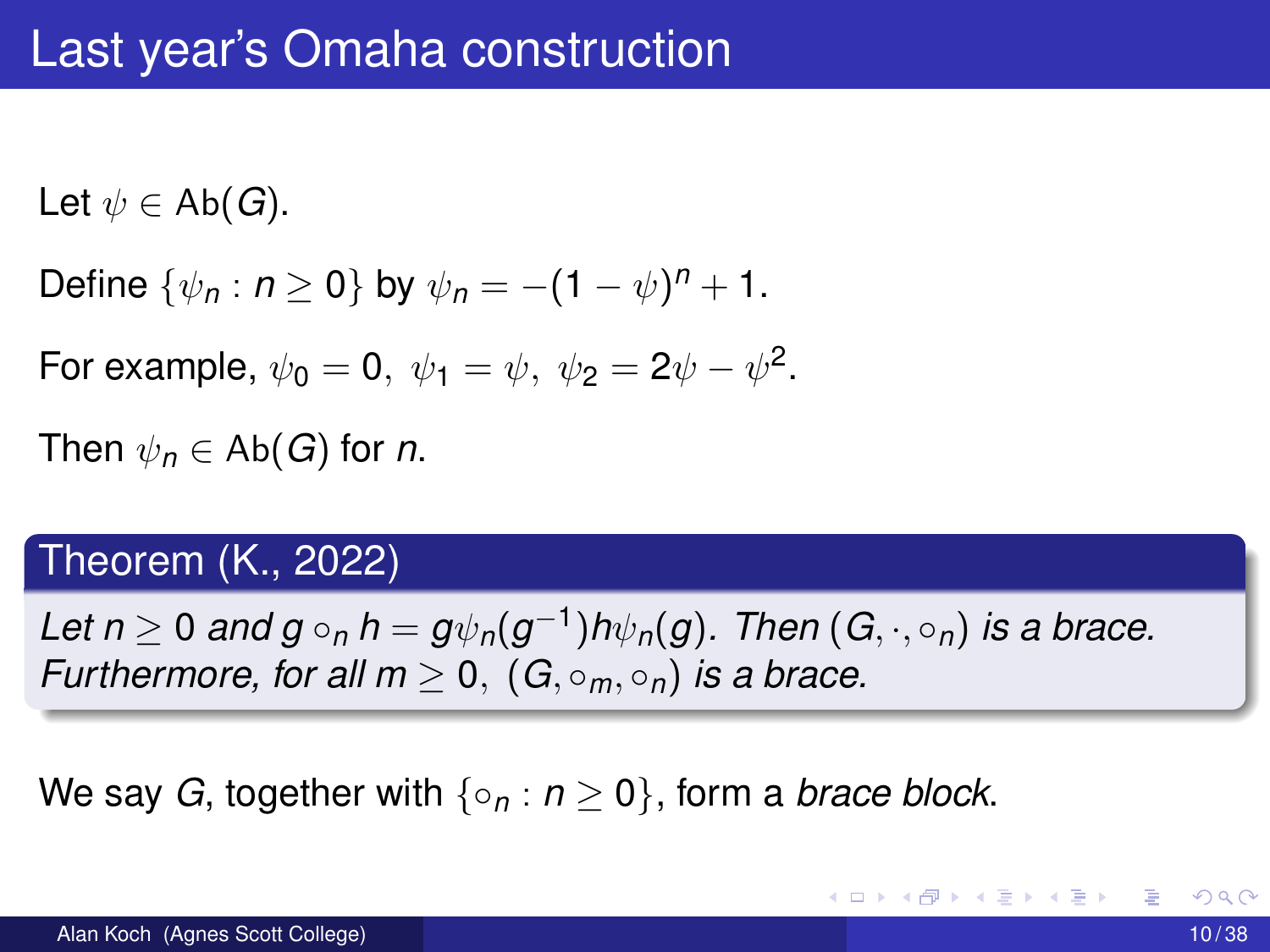A *brace block* is a set *B* and a family  $\{o_n : n \in \mathcal{I}\}\$ , *I* an index set such that  $(B, \circ_m, \circ_n)$  is a brace for all  $m, n \in \mathcal{I}$ .

We will denote this brace block by  $(B, \{ \circ_n : n \in \mathcal{I} \})$ 

Such braces are necessarily bi-skew.

Short examples:

- $\bullet$  ( $G$ ,  $\{\cdot\}$ ) is the trivial brace block.
- $\bullet$  If  $(G, \cdot, \circ)$  is a bi-skew brace, then  $(G, \{\cdot, \circ\})$  is a brace block.
- If  $\psi \in Ab(G)$  then  $(G, \{ \circ_n : n \geq 0 \})$  is a brace block.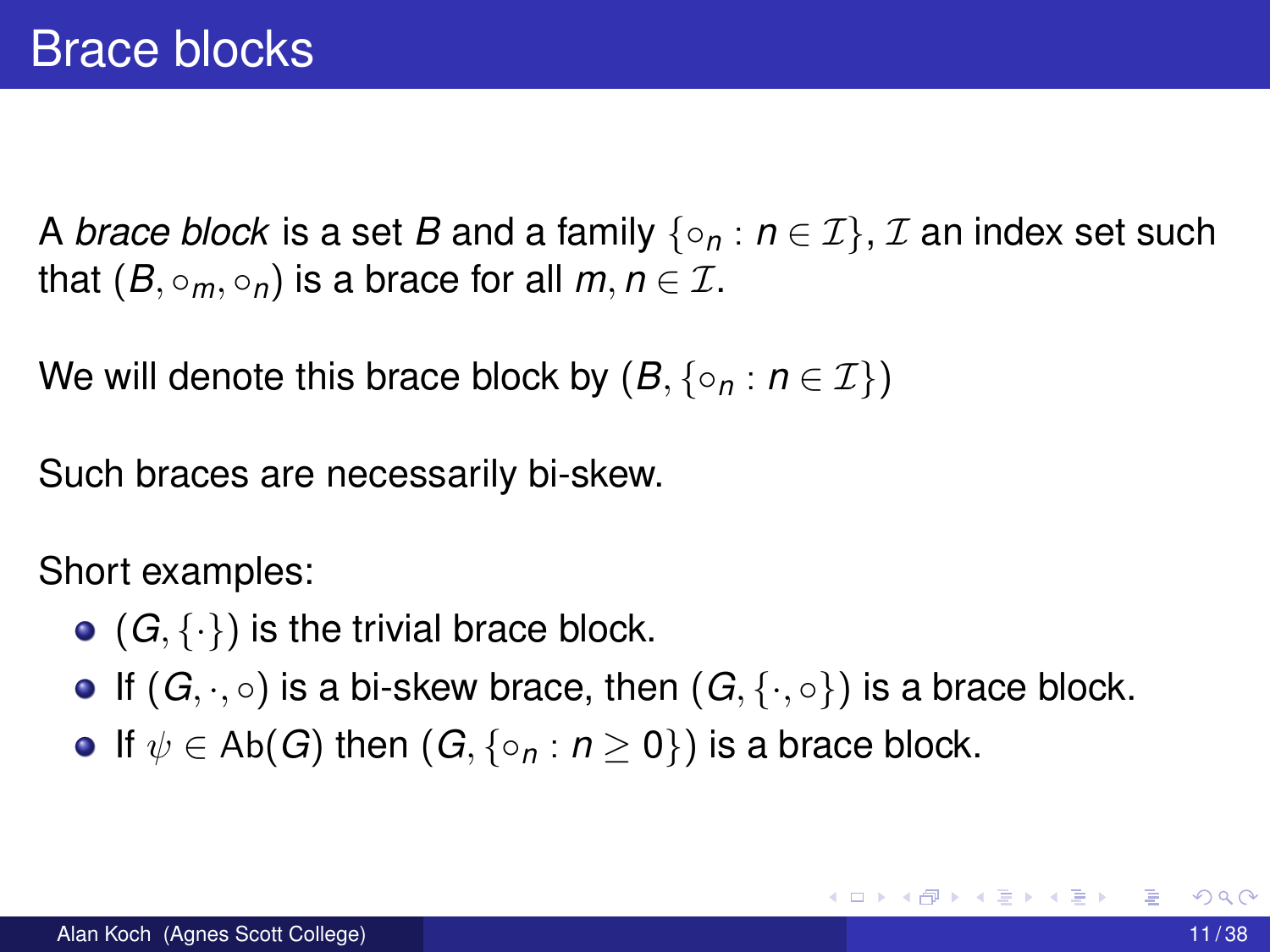The work on abelian maps and brace blocks is generalized in [Caranti-Stefanello 2021, v. 1].

The condition  $\psi \in \mathsf{Ab}(G)$  can be relaxed: one can, for example, take  $\psi \in$  End(*G*) such that  $\psi([G, G]) \leq Z(G)$ .

We call such maps *commutator-central* and denote the set of all commutator central maps by CC(*G*).

Additionally, [C-S 21 v. 1] replaces  $\psi_n = -(1 - \psi)^n + 1$  with  $\psi_n \in \psi \mathbb{Z}[\psi] \subset \mathsf{Map}(G)$  and creates a brace block with binary operations given recursively by

$$
g\circ_n h=g\circ_{n-1}\psi_n(g)\circ_{n-1}h\circ_{n-1}\widetilde{\psi_n(g)},
$$

where  $g \circ_{n-1} \widetilde{g} = 1_G$ .

K ロ ▶ K 御 ▶ K 君 ▶ K 君 ▶ ...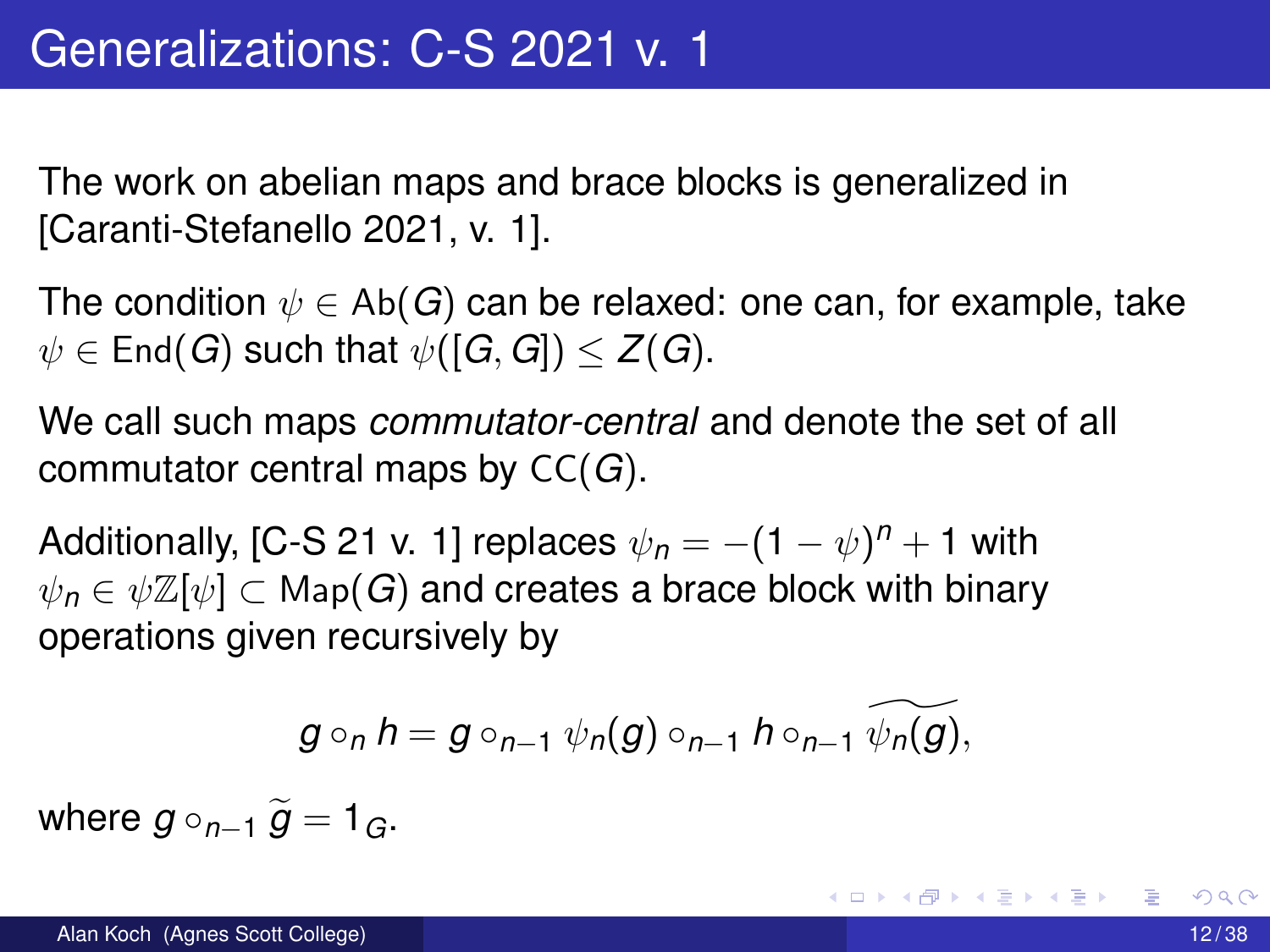Bardakov, Neshchadim, and Yadav talk about *brace systems*: a set *G* and a graph (*V, E*) where the vertices are binary operations and directed edges  $\cdot \rightarrow \circ$  give braces  $(G, \cdot, \circ)$ .

A double-arrow corresponds to a "symmetric brace", i.e., bi-skew brace.

They use " $\lambda$ -homomorphisms" to construct brace blocks, which encompasses [K, 2022] and [C-S 21 v. 1].

These are also constructed recursively:  $a \circ_{i+1} b = a \circ_i \lambda_a(b)$  where  $\lambda_{\mathcal{A}}: G \to \text{Aut}(G)$  satisfies certain properties.

( ロ ) ( *同* ) ( ヨ ) ( ヨ ) (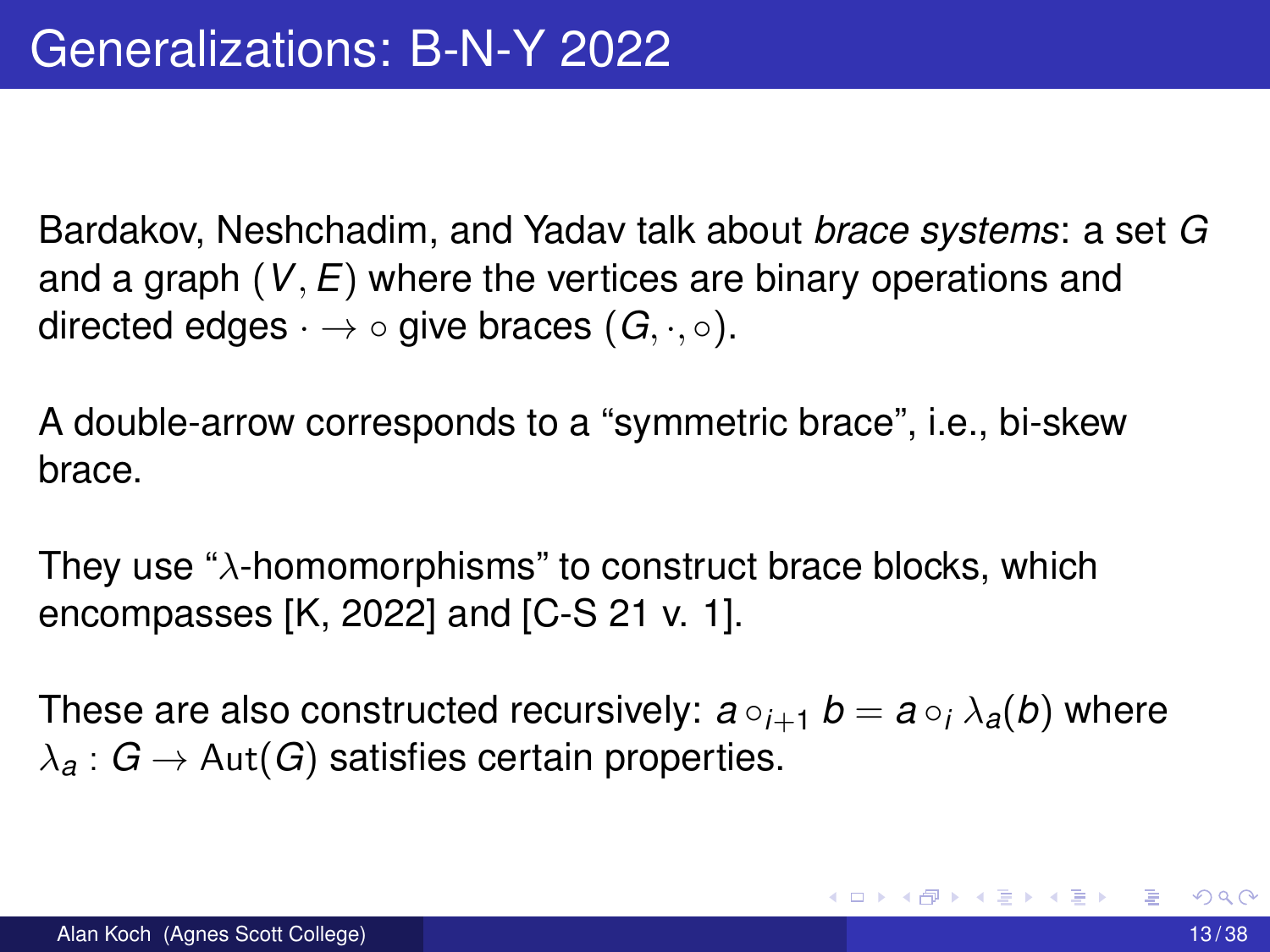### Motivation for current work

$$
g\circ_n h=g\circ_{n-1}\psi_n(g)\circ_{n-1}h\circ_{n-1}\psi_n(g)
$$

$$
a\circ_{i+1}b=a\circ_i\lambda_a(b)
$$

#### Thoughts on seeing this construction

- **•** Given the lack of "natural ordering" in the  $\psi_n$ 's, the recursive nature to these definitions seems "artificial".
- **It would be nice to write the binary operations non-recursively.**
- A priori, there seems to be no reason why a brace block needs to be constructed as a sequence.
- The jump from my prescribed family of maps  $\psi_n = -(1 \psi)^n + 1$ to the family in [C-S, 2021, v.1] or [B-N-Y 2022] is a significant one. Can we generalize even more?

イロト イ押ト イラト イラト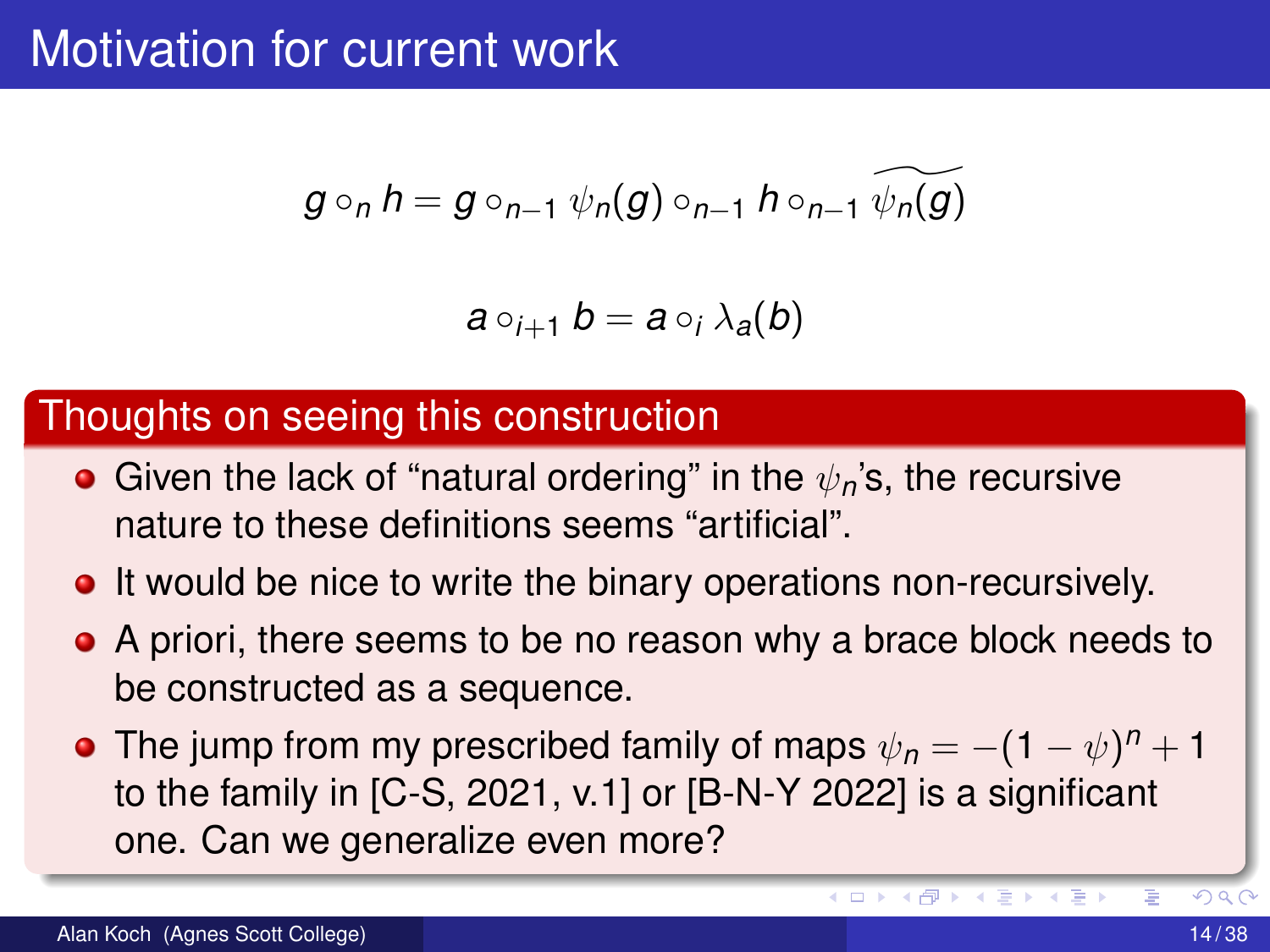### **Background**

#### 2 Commutator-Central Maps: A New Construction

#### **Hopf-Galois Structures**

Special Case: Nilpotency Class Two

#### **Next**

4 0 8

⊀ 御 ⊁ ∢ 唐 ⊁ ∢ 唐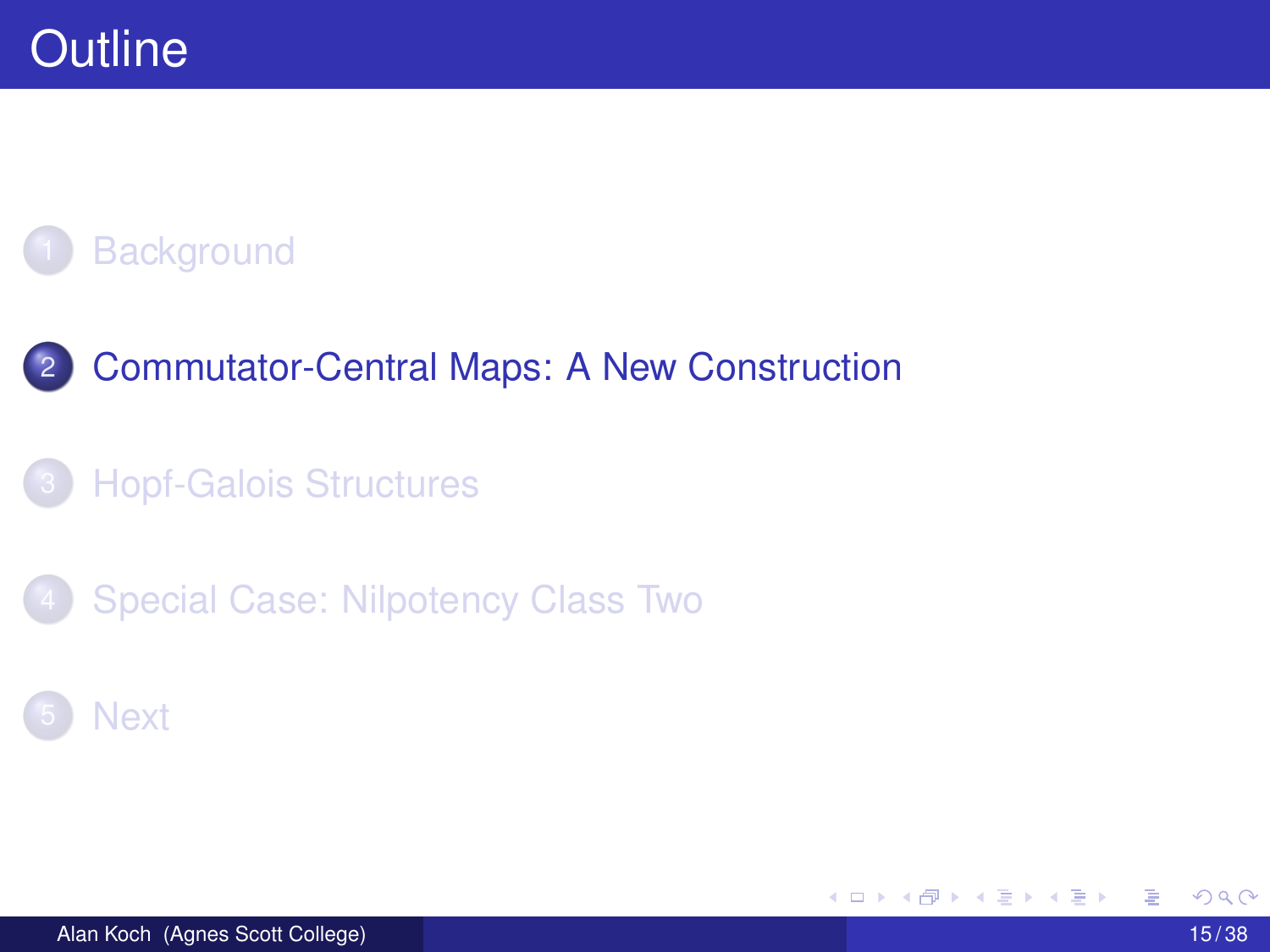Throughout, fix  $\psi \in CC(G)$ .

Note that  $\psi \in CC(G)$  means that  $\psi(gh) = \psi(hg)z$  for some  $z \in Z$ .

Let  $\mathscr E$  be the elements of Map( $G$ ) which decompose as a sum of endomorphisms.

So  $\mathscr{E} = {\alpha : \alpha = \phi_1 + \phi_2 + \cdots + \phi_n, \ \phi_i \in \mathsf{End}(G)} \subset \mathsf{Map}(G)$ .

Note End(*G*)  $\subsetneq$   $\mathscr{E} \subsetneq$  Map(*G*) since  $-1 : g \mapsto g^{-1} \notin$  End(*G*) and, e.g.,  $\alpha(1_G) = 1_G$  for all  $\alpha \in \mathscr{E}$ .

Let  $\psi_{\alpha} = \psi_{\alpha}$ , and define

$$
g\circ_{\alpha}h=g\psi_{\alpha}(g)h\psi_{\alpha}(g)^{-1}.
$$

K ロ ▶ K 御 ▶ K 君 ▶ K 君 ▶ ...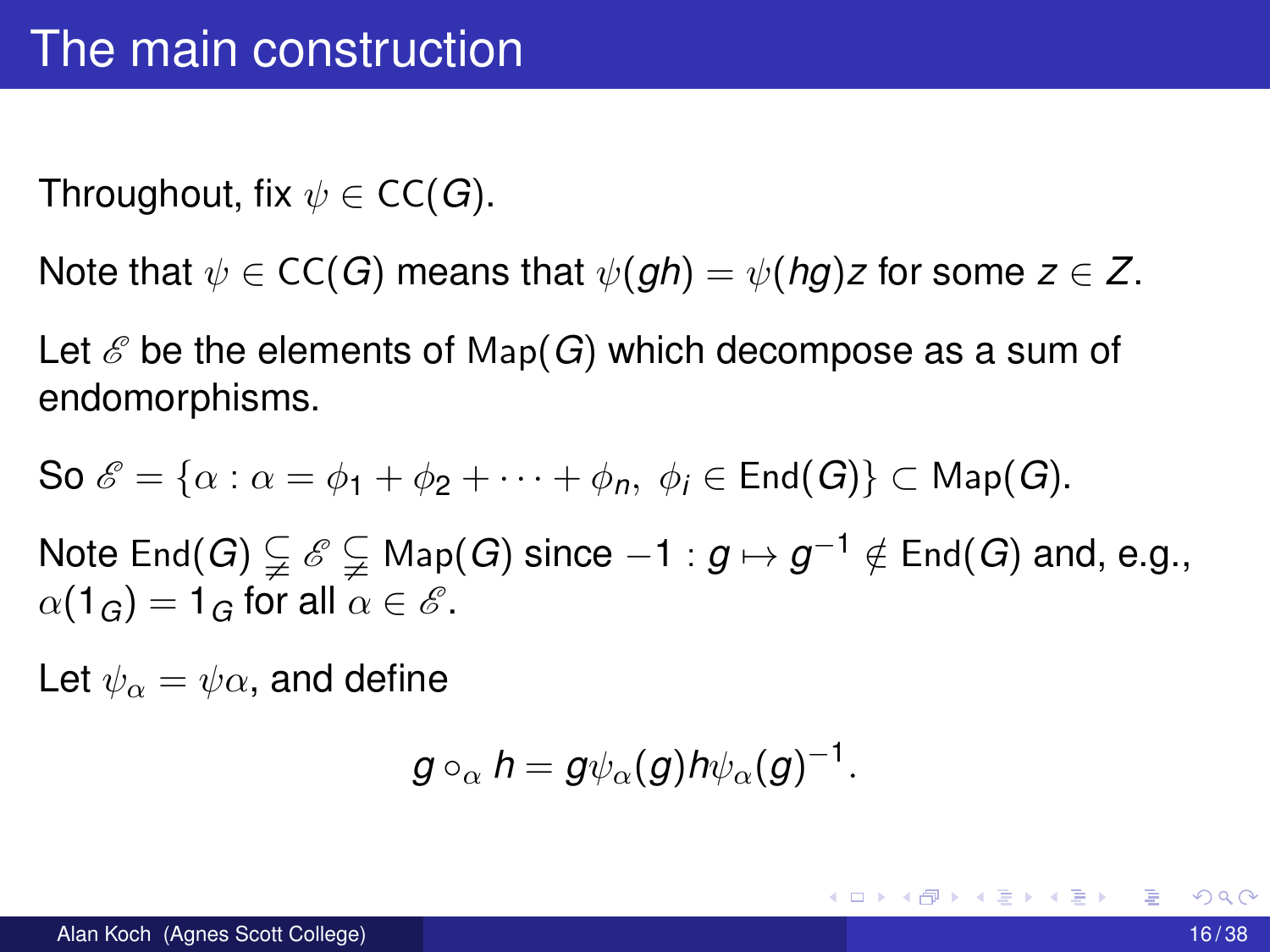# $g\circ_{\alpha} h = g\psi_{\alpha}(g)h\psi_{\alpha}(g)^{-1}$

Special cases:

$$
\alpha = 0: \quad g \circ_{\alpha} h = gh
$$
\n
$$
\alpha = -1: \quad g \circ_{\alpha} h = g\psi(g)^{-1}h\psi(g) = g \circ h \qquad \text{[K, 2021]}
$$
\n
$$
\alpha = 1: \quad g \circ_{\alpha} h = g\psi(g)h\psi(g)^{-1} \qquad \text{[C-S 21 v. 1]}
$$
\n
$$
\alpha = \sum_{i=0}^{n-1} (-1)^i {n \choose i} \psi^i: \quad g \circ_{\alpha} h = g \circ_{n} h \qquad \text{[K, 2022]}
$$

We also get the C-S 21 v. 1 blocks obtained from elements of  $\psi \mathbb{Z}[\psi]$ .

#### Theorem (K, c. 2023)

*Let*  $\psi \in CC(G)$ ,  $\alpha, \beta \in \mathscr{E}$ . Then  $(G, \circ_{\alpha}, \circ_{\beta})$  is a brace. *In other words,*

 $(G, \{o_{\alpha} : \alpha \in \mathscr{E}\})$ 

*is a brace block.*

イロト イ押ト イヨト イヨ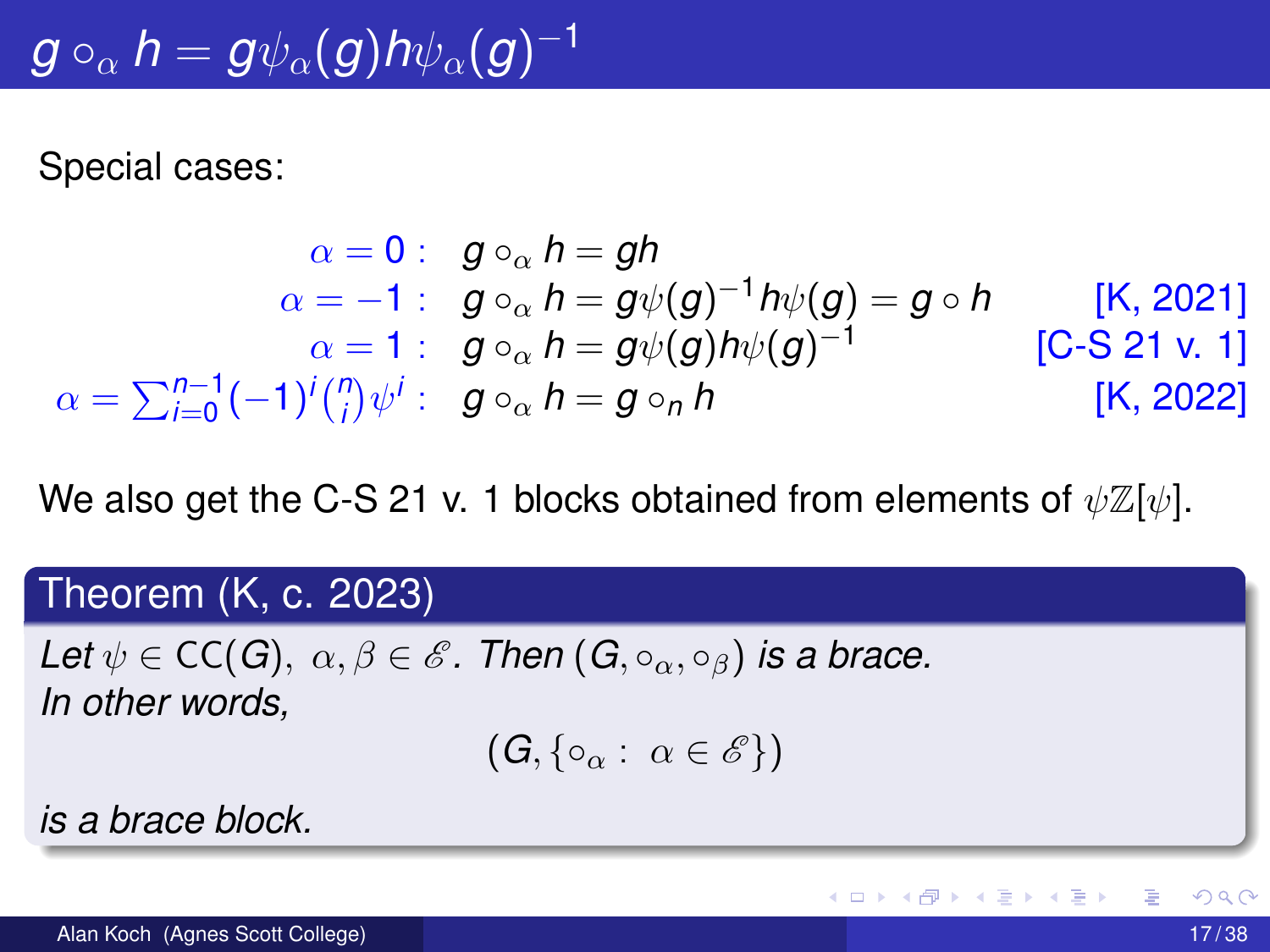More observations:

- $g \circ_{\alpha} h = g \circ_{\beta} h$  for all  $g, h \in G$  if and only if  $\psi(\alpha \beta)(G) \leq Z$ .
- If  $\alpha$  and  $\beta$  consist of the same endomorphisms, used the same number of times, then  $g \circ_{\alpha} h = g \circ_{\beta} h$  for all  $g, h \in G$ . For example,

$$
\begin{aligned} \psi((\phi_1 + \phi_2) - (\phi_2 + \phi_1)) (g) & = \psi \left( \phi_1(g) \phi_2(g) (\phi_2(g) \phi_1(g))^{-1} \right) \\ & = \psi \left( \phi_1(g) \phi_2(g) \phi_1(g)^{-1} \phi_2(g)^{-1} \right) \in Z \end{aligned}
$$

So the ordering of the endomorphisms in an element of *E* doesn't matter: we can think of  $\mathscr E$  as the free abelian group generated by End(*G*).

K 御 ⊁ K 君 ⊁ K 君 ⊁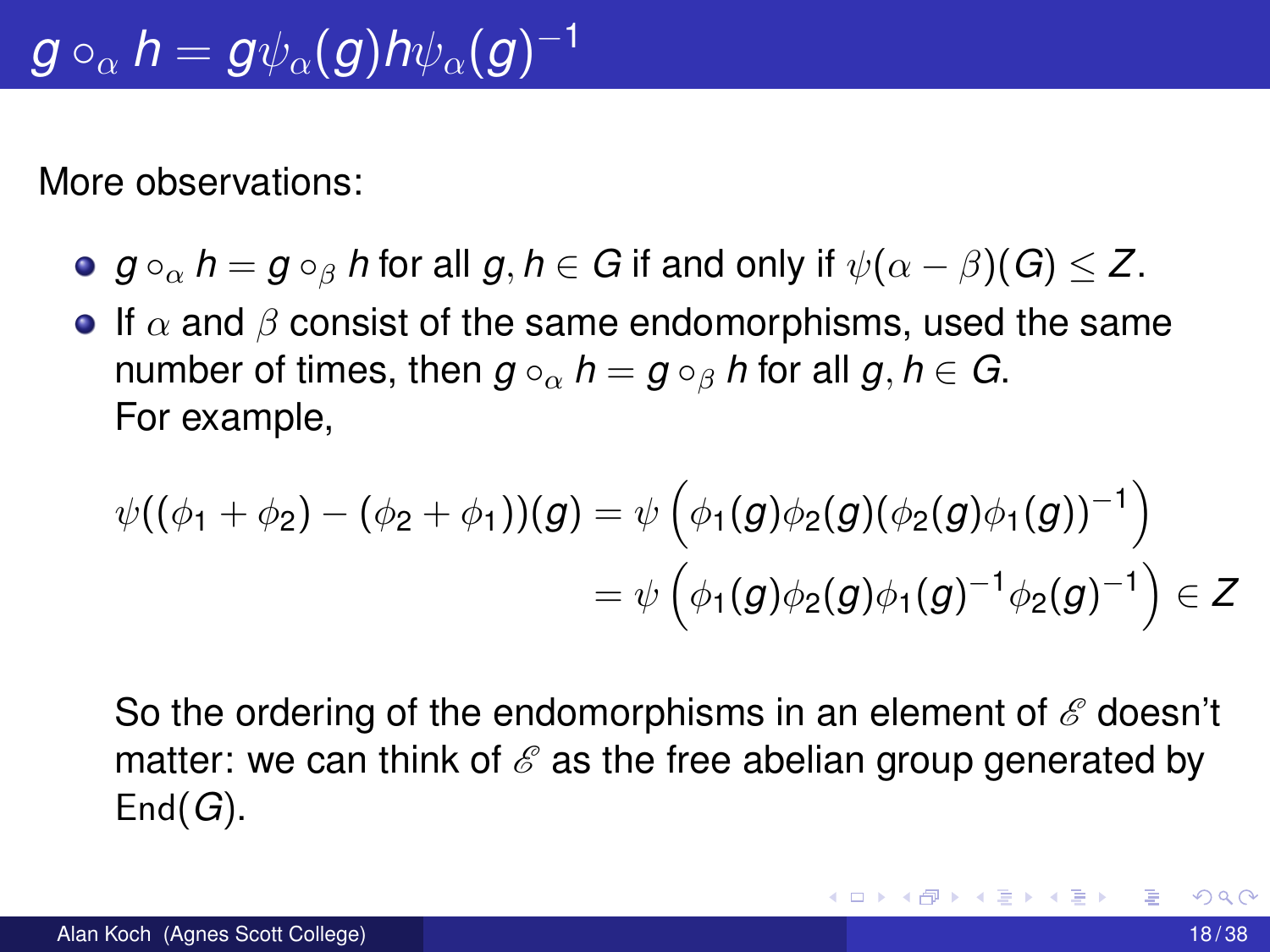Each brace  $(G, \circ_{\alpha}, \circ_{\beta})$  in a brace block gives (potentially) two solutions to the YBE:

$$
R(g, h) = (\widetilde{g} \circ_{\alpha} (g \circ_{\beta} h), \overline{\widetilde{g} \circ_{\alpha} (g \circ_{\beta} h)} \circ_{\beta} g \circ_{\beta} h)
$$

$$
R^{-1}(g, h) = ((g \circ_{\beta} h) \circ_{\alpha} \widetilde{g}, \overline{(g \circ_{\beta} h) \circ_{\alpha} \widetilde{g}} \circ_{\beta} g \circ_{\beta} h)
$$

where  $g \circ_{\alpha} \widetilde{g} = g \circ_{\beta} \overline{g} = 1_G$ .

These can be written out in terms of  $\psi_{\alpha}, \psi_{\beta}$ .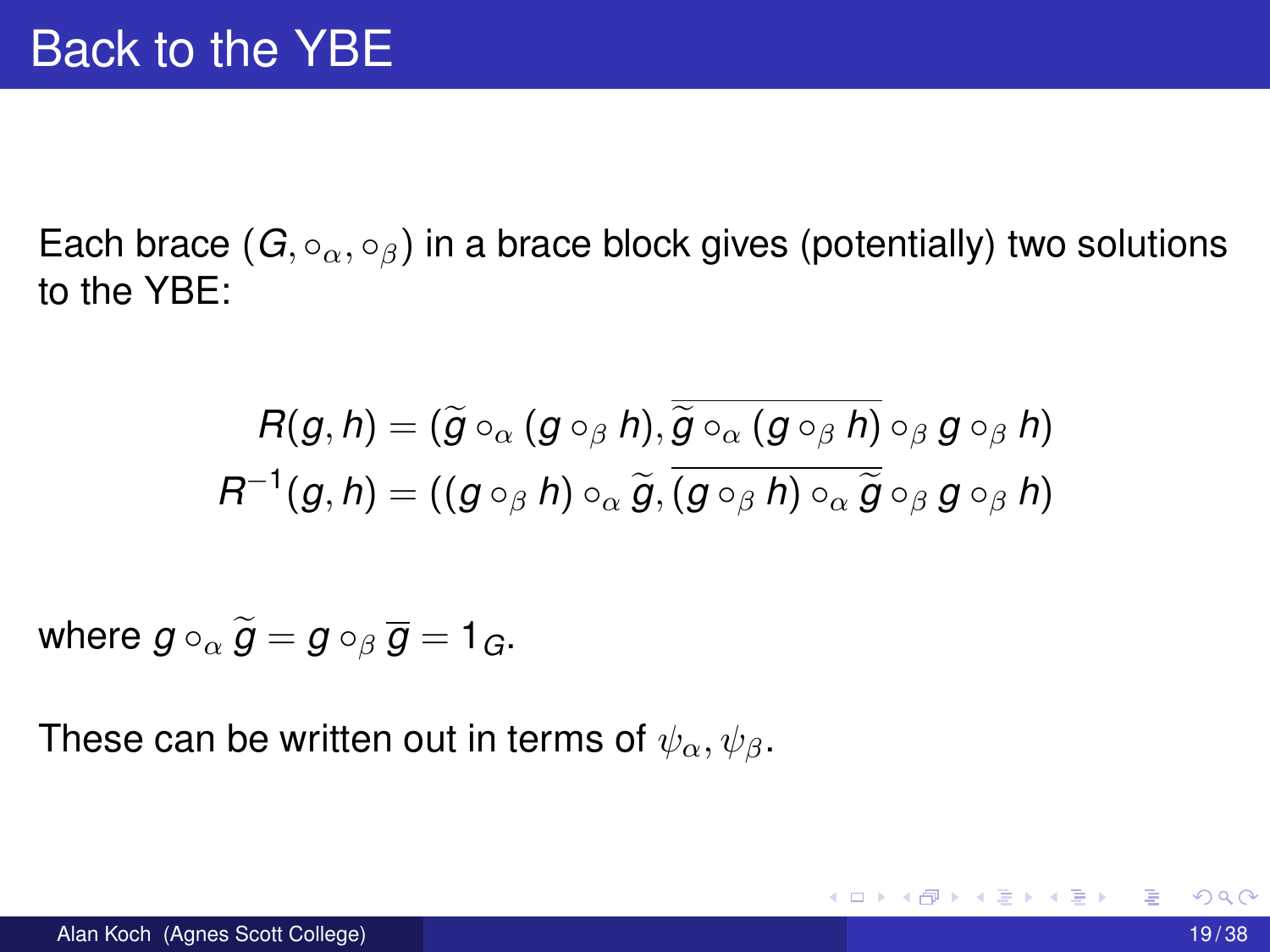### **Background**

2 Commutator-Central Maps: A New Construction

#### 3 Hopf-Galois Structures

Special Case: Nilpotency Class Two

#### **Next**

Alan Koch (Agnes Scott College) 20 / 38

4 0 8

⊀ 御 ⊁ ∢ 唐 ⊁ ∢ 唐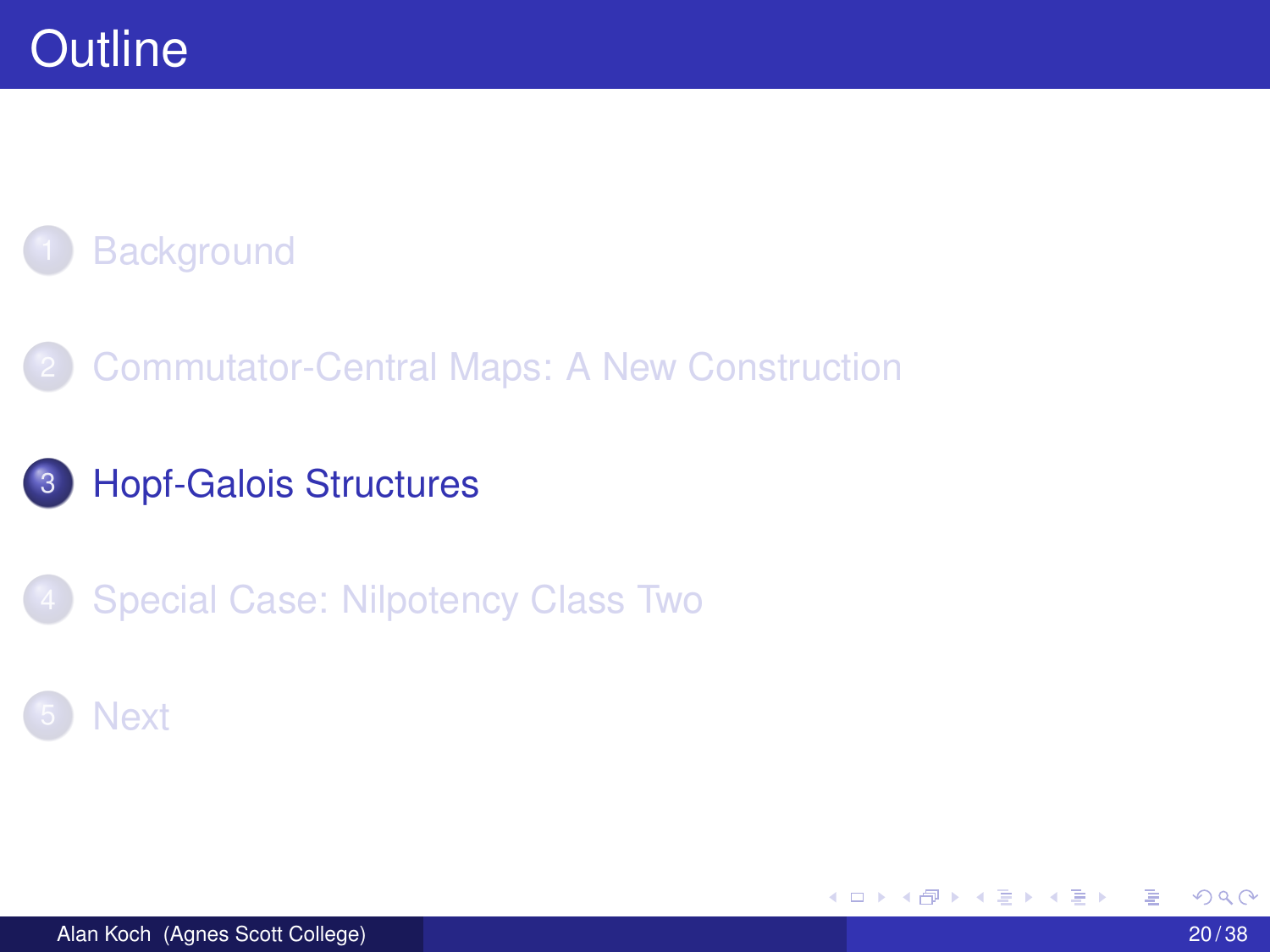# $g\circ_{\beta} h = \overline{g\psi_{\beta}(g)}h\psi_{\beta}(g)^{-1}$

Using  $\psi \in CC(G), \beta \in \mathscr{E}$  we get a regular, *G*-stable subgroup  $N$  < Perm(*G*) in a way analogous to what we had previously:  $\mathcal{N} = \{ \eta_{\boldsymbol{g}}^{(\beta)} : \boldsymbol{g} \in G \}$  with

$$
\eta_g^{(\beta)}[h] = g \circ_{\beta} h = g \psi_{\beta}(g) h \psi_{\beta}(g)^{-1}.
$$

That is,

$$
\begin{aligned} \eta^{(\beta)}_{{\boldsymbol{g}}} &= \lambda({\boldsymbol{g}}\psi_{\beta}({\boldsymbol{g}}))\rho(\psi_{\beta}({\boldsymbol{g}})) \\ &= \lambda({\boldsymbol{g}})C(\psi_{\beta}({\boldsymbol{g}})), \end{aligned}
$$

with  $C: G \to \text{Inn}(G)$  being the conjugation map.

イタト イミト イミトー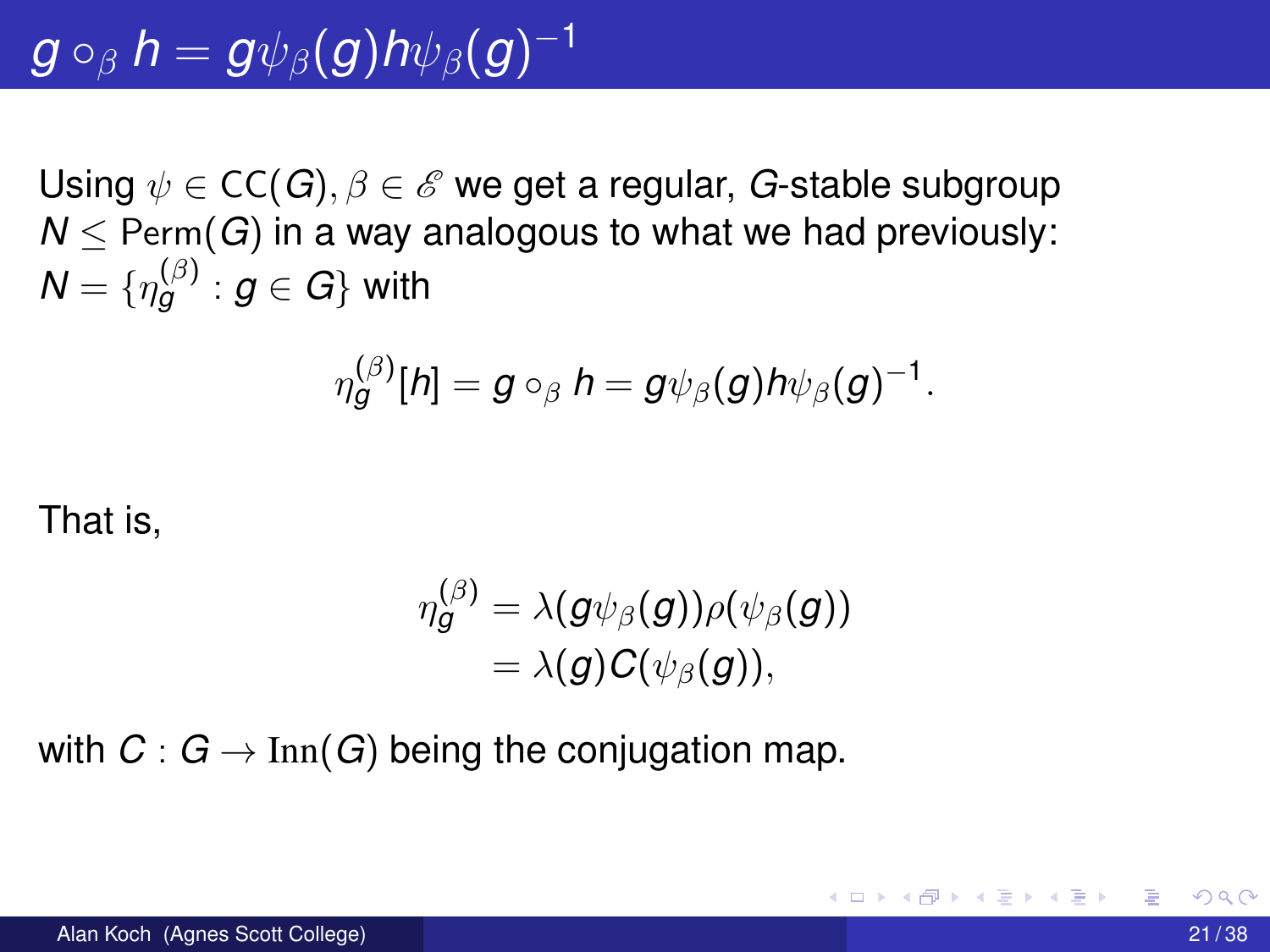# Hopf-Galois structure:  $\eta_g^{(\beta)}[h] = g \psi_\beta(g) h \psi_\beta(g)^{-1}$

Let  $L/K$  be a Galois extension with  $Gal(L/K) = G$ .

Let  $N = N_\beta$  be as above (depending on  $\psi, \beta$ ).

Then *G* acts on *L*[*N*] by

$$
\kappa(\ell\eta_g^{(\beta)})=k(\ell)\eta_{kg\psi_\beta(g)k^{-1}\psi_\beta(g)^{-1}}^{(\beta)},\ g,k\in G,\ \ell\in L.
$$

Let *H* = *L*[*N*] *<sup>G</sup>*. Then *L/K* is an *H*-Galois extension.

So  $L/K$  has Hopf-Galois structures of type isomorphic to  $(G, \circ_{\beta})$  for all  $\beta \in \mathscr{E}$ .

**Fact.** Gp-Like $(H) = \{ \eta_g^{(\beta)} \in \mathcal{N} : g \psi_\beta(g) \in Z \} = \{ \rho(g^{-1}) : g \psi_\beta(g) \in Z \}.$ 

K ロ ト K 個 ト K 君 ト K 君 ト 一君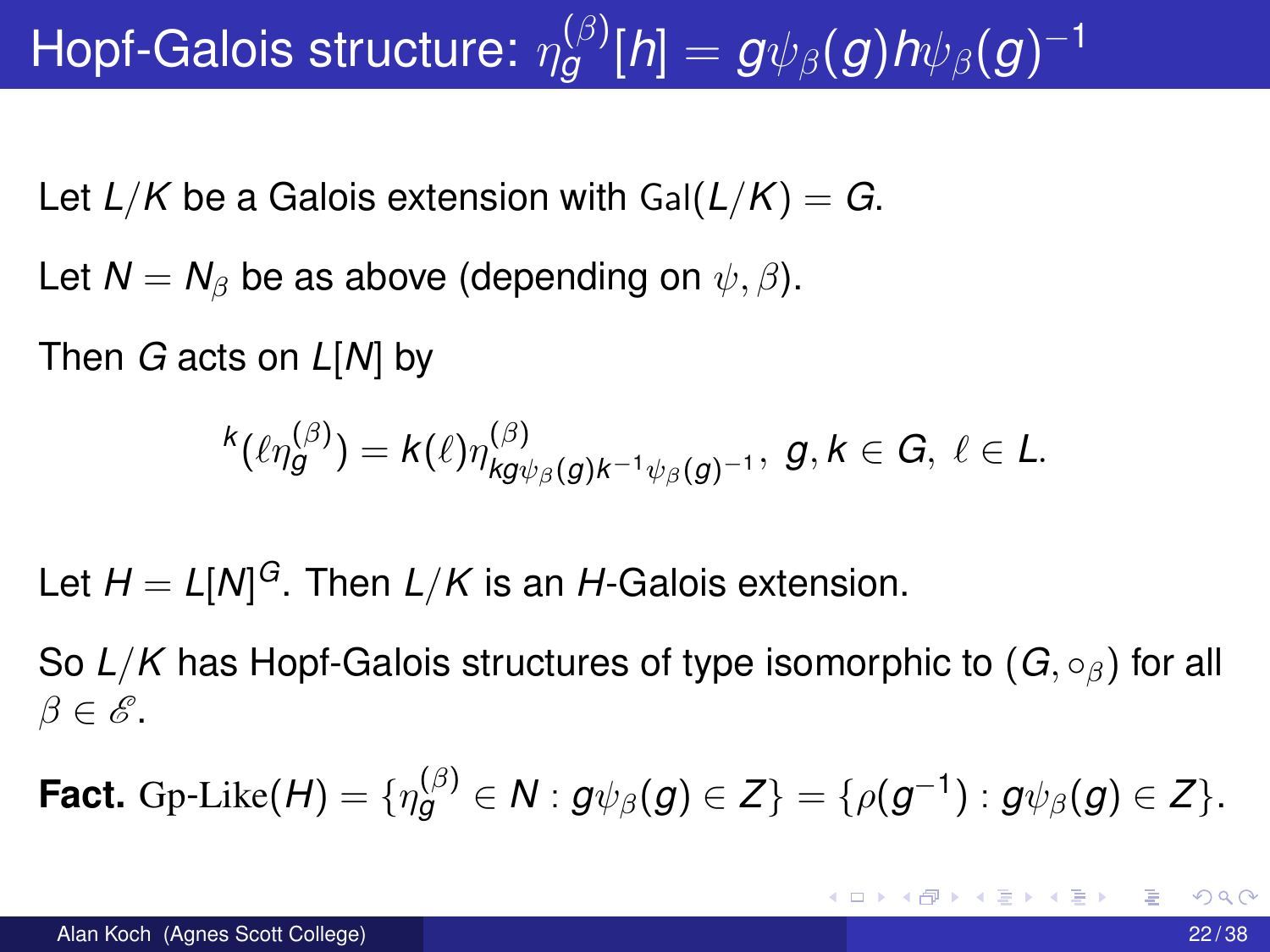Since  $(G, \circ_{\alpha}, \circ_{\beta})$  is a brace, we have more Hopf-Galois structures, though not necessarily on the same extension *L/K*.

 $\mathsf{W}\mathsf{e}$  have  $\mathsf{N}_\beta = \{\eta^{(\beta)}_{{\boldsymbol{g}}} : {\boldsymbol{g}}\in G\}\leq \mathsf{Perm}({\boldsymbol{G}}) = \mathsf{Perm}({\boldsymbol{G}},\circ_\alpha)$  is regular.

It is also 
$$
(G, \circ_{\alpha})
$$
-stable:  ${}^k\eta_g^{(\beta)} = \eta_{k\circ_{\alpha}(g\circ_{\beta}\widetilde{k})}^{(\beta)} = \eta_{(k\circ_{\alpha}h)\circ_{\beta}\overline{k}}^{(\beta)}, k\circ_{\alpha}\widetilde{k} = 1_G.$ 

For fixed  $\beta \in \mathscr{E}$ ,  $N_{\beta} \leq$  Perm $(G, \circ_{\alpha})$  is regular,  $(G, \circ_{\alpha})$ -stable and hence yields a Hopf-Galois structure on each  $(G, \circ_{\alpha})$ -Galois extension,  $\alpha \in \mathscr{E}$ .

K 御 ⊁ K 君 ⊁ K 君 ⊁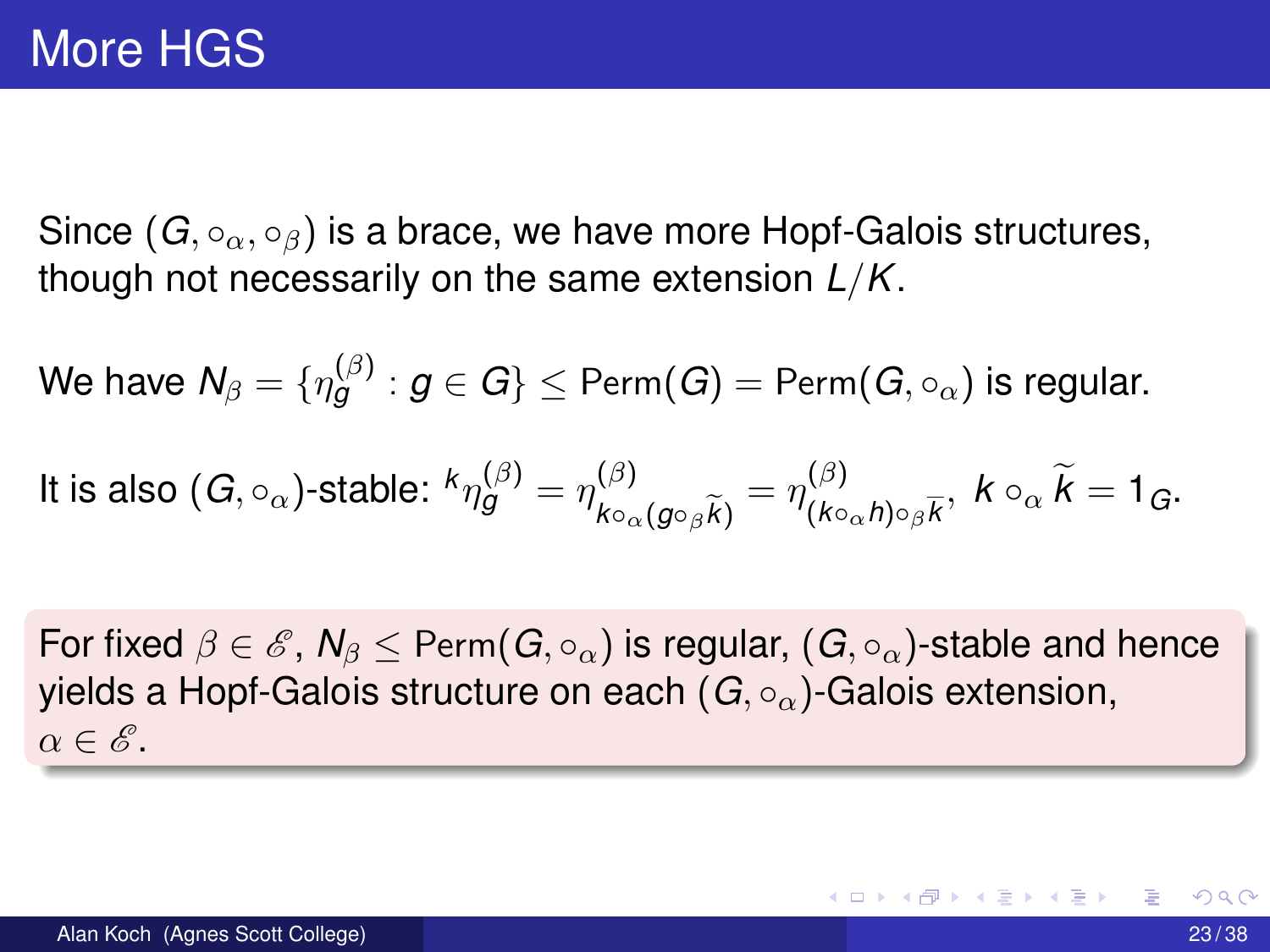### **Background**

- 2 Commutator-Central Maps: A New Construction
- **Hopf-Galois Structures**
- Special Case: Nilpotency Class Two

#### **Next**

4 0 8

 $\leftarrow$   $\leftarrow$   $\leftarrow$ 

. . . . . .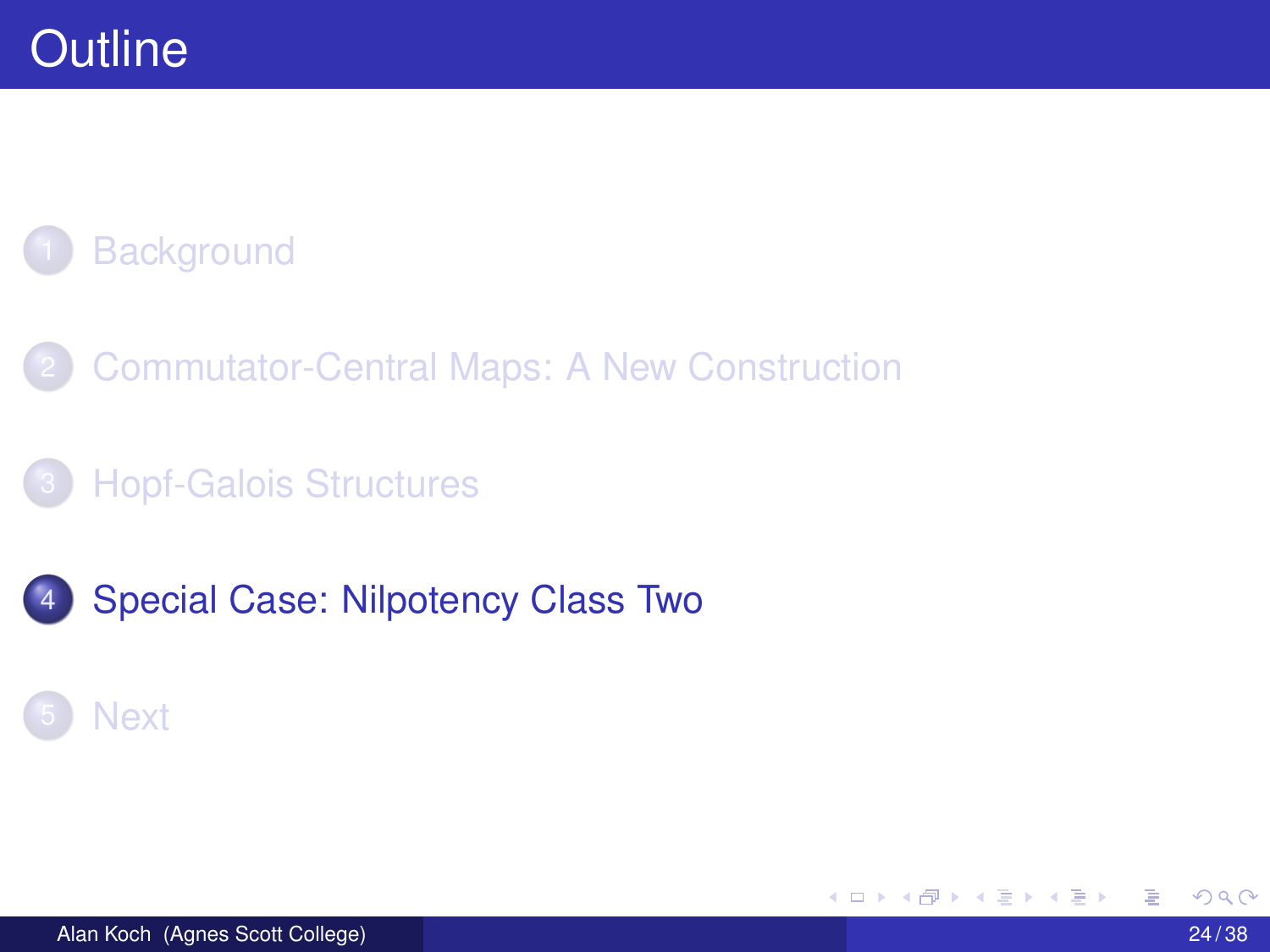We say *G* (still nonabelian) has *nilpotency class two* if [*G, G*] *Z*. Examples:

- $D_4$ , dihedral group, order 8:  $[G, G] = Z = \langle r^2 \rangle$ ;
- $Q_8$ , quaternion group:  $[G, G] = Z$  is the subgroup of order 2;
- $H(p)$ , the Heisenberg group mod  $p: [G, G] = Z$  cyclic, order  $p$ ;
- extraspecial groups:  $p$ -groups with  $Z \cong C_p$  and  $G/Z \cong C_p^{n-1}$  $(|G| = p^n).$

#### Nilpotency class two

We have  $\psi = 1 \in CC(G)$ , and *there is no reason to consider any other choice of*  $\psi$ .

The brace block with  $\psi = 1$  will contain every brace block on *G* starting with some choice of  $\psi \in \mathsf{CC}(G)$ .

イロトメ 倒 トメ 差 トメ 差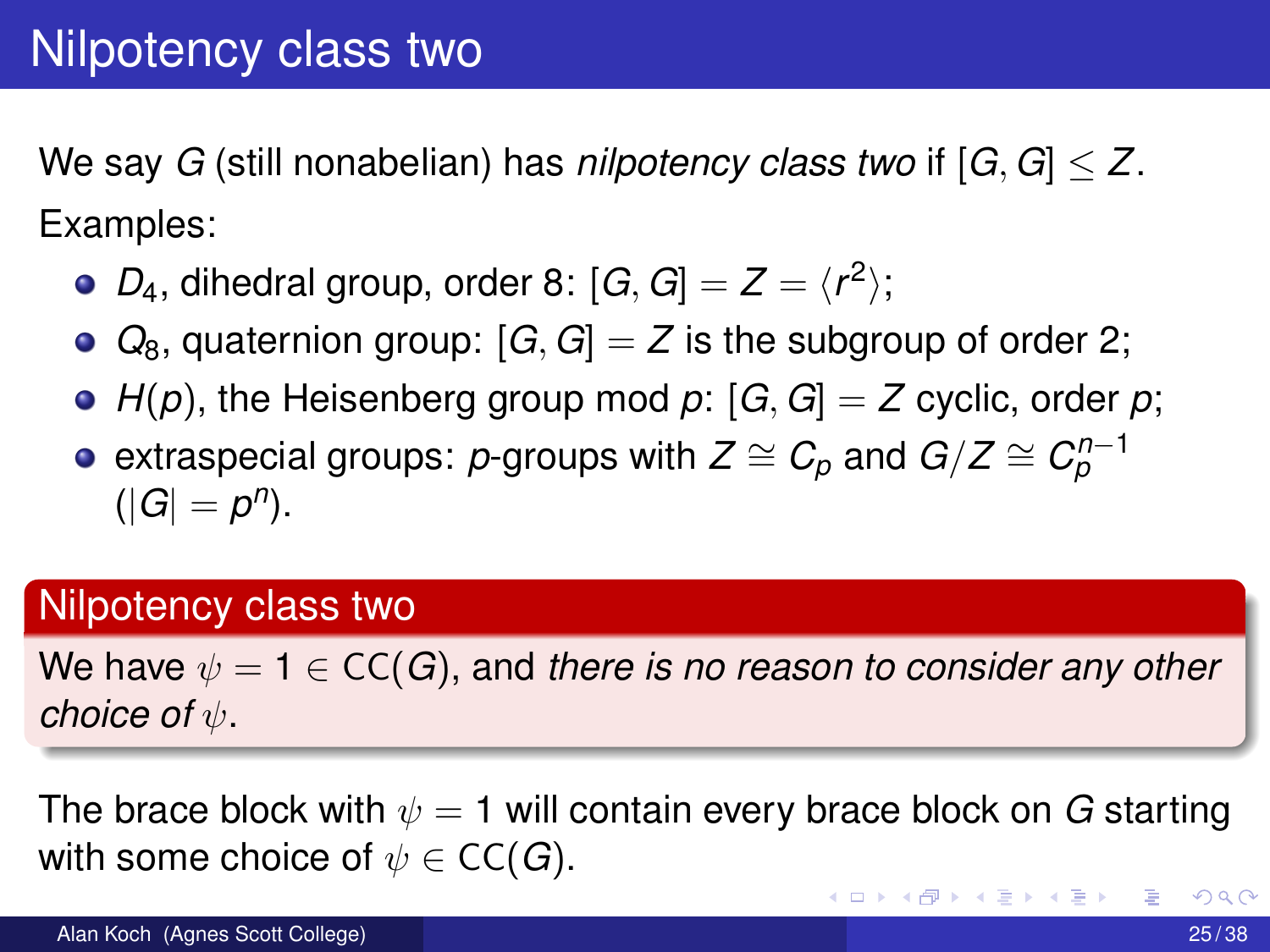### On opposites

Recall: for  $(B, \cdot, \circ)$  a brace we have  $(B, \cdot', \circ)$  is also a brace, where  $a \cdot 'b = b \cdot a$  for all  $a, b \in B$ . We call  $(B, \cdot', \circ)$  the *opposite* brace to  $(B, \cdot, \circ).$ 

#### Example

The almost trivial brace is the opposite brace to the trivial brace (and vice versa).

If we choose  $\psi = 1$  then we can pick  $\alpha = -1$  and obtain

$$
g\circ_{\alpha}h=g\alpha(g)h\alpha(g)^{-1}=gg^{-1}hg=hg=g\cdot'h.
$$

As choosing  $\alpha = 0 \in \mathscr{E}$  always gives the trivial brace, we obtain:

If *G* has nilpotency class two, then any maximal brace block contains both the trivial brace and the almost trivial brace on *G*.

Þ

イロト イ押ト イヨト イヨト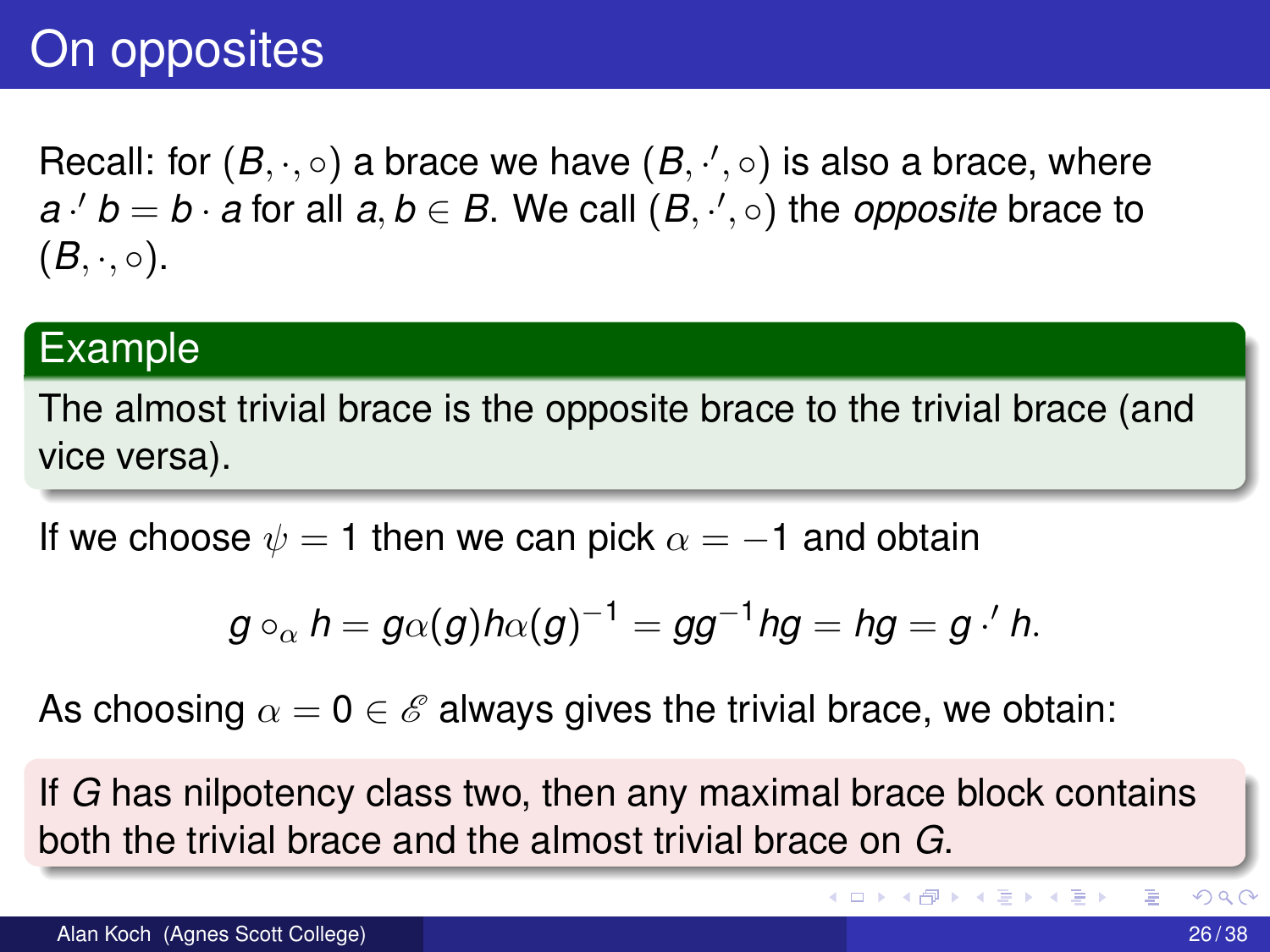### An equivalent opposite

What about opposites for  $(G, \cdot, \circ_{\alpha})$ ?

#### A general observation

Given  $(B, \cdot, \circ)$  define a binary operation  $\circ$  by

$$
a\hat{\circ} b=(a^{-1}\circ b^{-1})^{-1},\ a,b\in B.
$$

Then  $(B, \cdot, \hat{\circ})$  is a brace, and  $(B, \cdot, \hat{\circ}) \cong (B, \cdot', \circ)$  via  $a \mapsto a^{-1}$ .

If *G* is any finite nonabelian group,  $\psi \in CC(G)$ ,  $\alpha \in \mathcal{E}$  we have

$$
\begin{aligned} g \hat{\circ} \, h & = (g^{-1} \circ_{\alpha} h^{-1})^{-1} \\ & = (g^{-1} \psi_{\alpha} (g^{-1}) h^{-1} \psi_{\alpha} (g^{-1})^{-1})^{-1} \\ & = \psi_{\alpha} (g^{-1}) h \psi_{\alpha} (g^{-1})^{-1} g \end{aligned}
$$

イロト イ押ト イヨト イヨ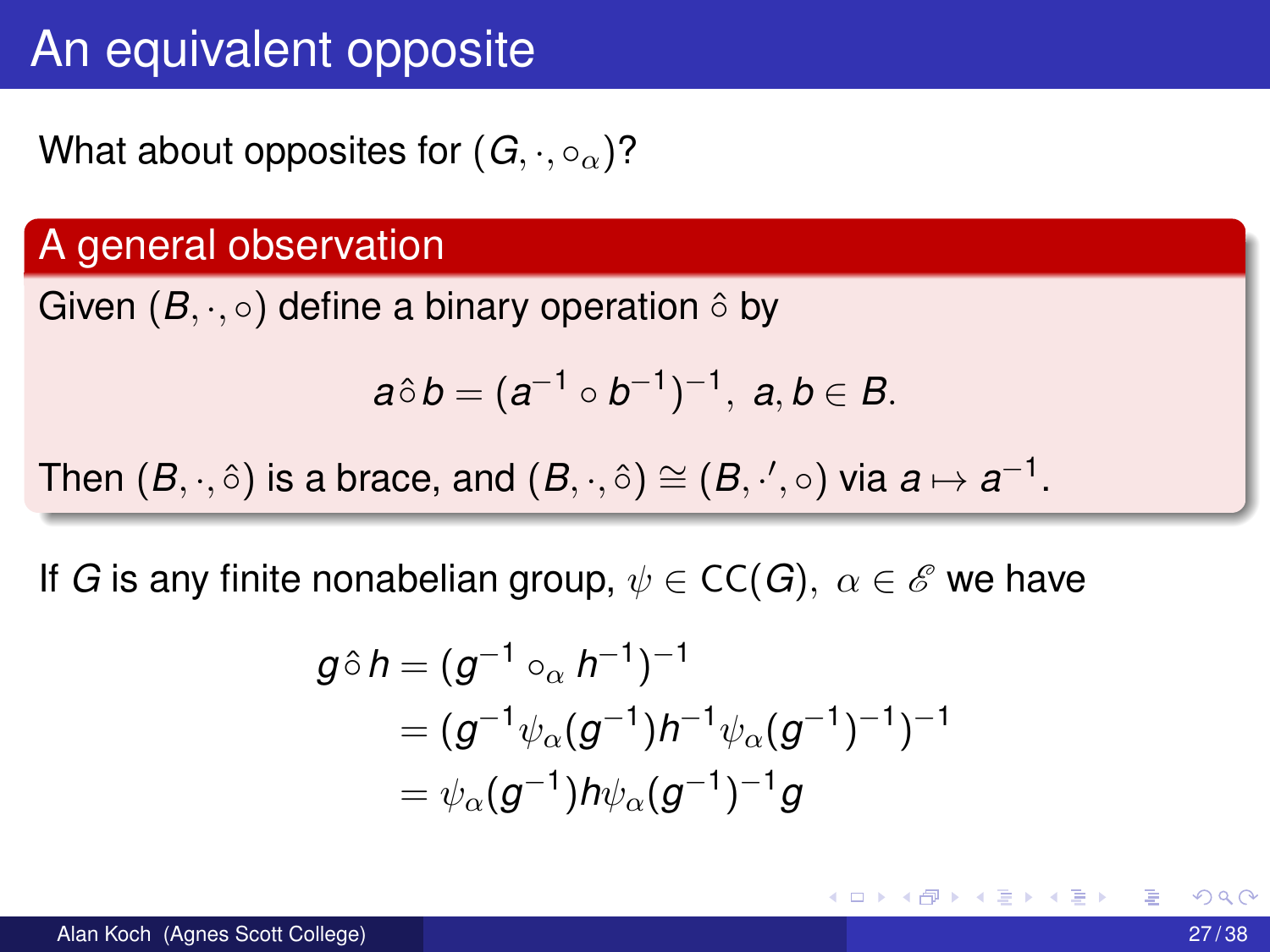# $g \hat{\circ} h = \psi_{\alpha}(g^{-1}) h \psi_{\alpha}(g^{-1})^{-1} g$

Assume *G* has nilpotency class two, and let  $\psi = 1 \in CC(G)$ . So

$$
g\hat{\circ}_{\alpha}h=\alpha(g^{-1})h\alpha(g^{-1})^{-1}g.
$$

For  $\alpha = \phi_1 + \cdots + \phi_t \in \mathscr{E}$ , let  $\alpha^* = \phi_t + \cdots + \phi_1 \in \mathscr{E}$ . Let  $\beta = -1 + \alpha(-1) = -1 - \alpha^* \in \mathcal{E}$ . Then  $\beta(q) = q^{-1}\alpha(q^{-1})$  and

$$
\begin{aligned} g\circ_\beta h&=g\beta(g)h\beta(g)^{-1}\\ &=g(g^{-1}\alpha(g^{-1}))h(g^{-1}\alpha(g^{-1}))^{-1}\\ &=\alpha(g^{-1})h\alpha(g^{-1})^{-1}g\\ &=g\hat{\circ}_\alpha h\end{aligned}
$$

If  $\psi = 1$  then  $(G, \cdot, \circ_{\alpha})$  is in a brace block if and only if  $(G, \cdot, \overset{\mathbf{6}}{\circ}_{\alpha})$  is.

This does not happen for general  $\psi$  (hence, for general *G*).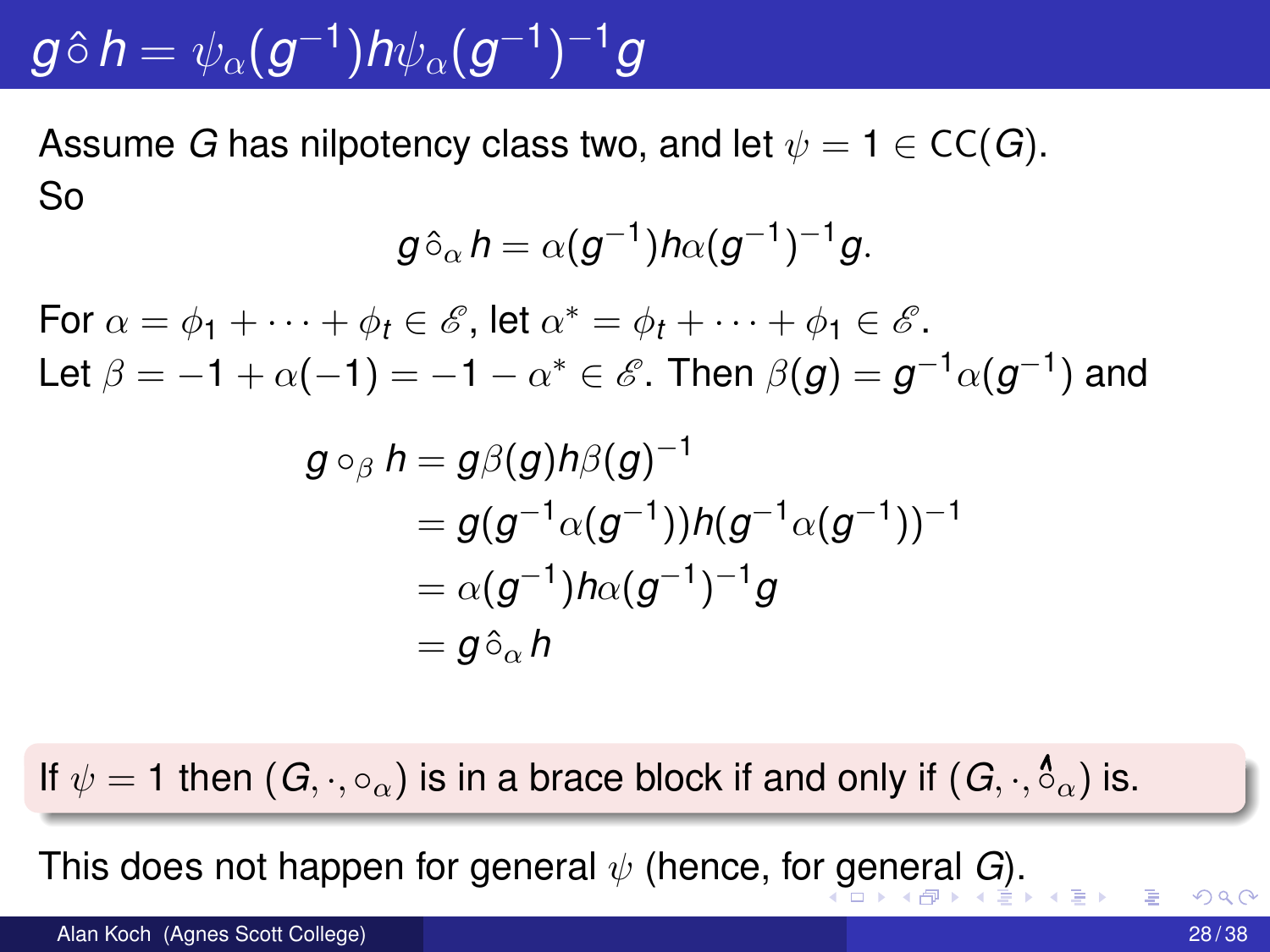Let  $L/K$  be a Galois extension, Galois group  $G = Q_8$ .

Write 
$$
Q_8 = \langle a, b : a^4 = b^4 = a^2b^2 = abab^{-1} = 1_G \rangle
$$
.

We will cast the results to follow in terms of regular subgroups rather than braces.

Regular subgroups of Perm(*Q*8) are classified in [Taylor-Truman, 2019]. There are 22 subgroups:

> Type  $C_2 \times C_2 \times C_2$ : 2 structures Type  $C_4 \times C_2$ : 6 structures Type *C*8: 6 structures Type *Q*8: 2 structures Type *D*4: 6 structures

 $\mathcal{A}$   $\overline{\mathcal{B}}$   $\rightarrow$   $\mathcal{A}$   $\overline{\mathcal{B}}$   $\rightarrow$   $\mathcal{A}$   $\overline{\mathcal{B}}$   $\rightarrow$   $\mathcal{B}$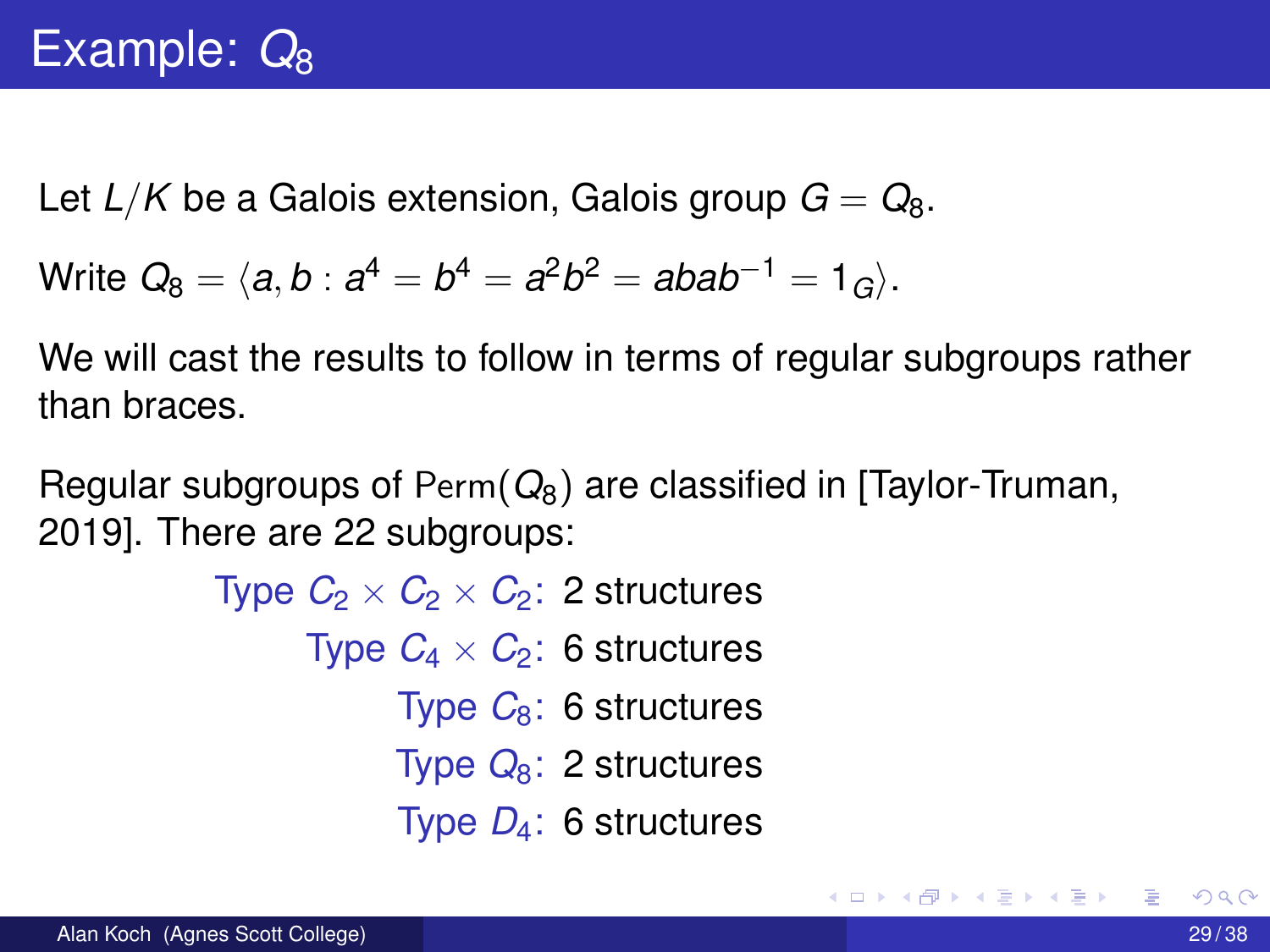### Some endomorphisms

Let  $s, t \in \{a, b, ab\}, s \neq t$ . Consider the following elements of End(*G*):

$$
\begin{array}{c|cccc}\n\phi_0 & \phi_1 & \phi_2 & \phi_3 & \phi_4 \\
\hline\ns & 1_G & s^3t & s^2t & t & s^3 \\
t & 1_G & s^3 & s^3 & st & st\n\end{array}
$$

*.*

For  $\alpha \in \mathscr{E}$  given by:

\n- \n
$$
\alpha = \phi_0 = 0 \Rightarrow N = \lambda(G) \cong G.
$$
\n
\n- \n $\alpha = 1 \Rightarrow N = \rho(G) \cong G.$ \n
\n- \n $\alpha = \phi_1 \Rightarrow N = \langle \lambda(s)\rho(t), \lambda(s^2), \lambda(t)\rho(st) \rangle \cong C_2 \times C_2 \times C_2.$ \n
\n- \n $\alpha = \phi_2 + \phi_3 \Rightarrow N = \langle \lambda(s), \rho(t) \rangle \cong C_4 \times C_2.$ \n
\n- \n $\alpha = \phi_4 \Rightarrow N = \langle \rho(s), \lambda(s)\rho(t) \rangle \cong D_4.$ \n
\n- \n $\alpha = -1 - \phi_4 \Rightarrow N = \langle \lambda(s), \lambda(t)\rho(s) \rangle \cong D_4.$ \n
\n

It turns out that by varying *s, t* we get all regular, *G*-stable subgroups of  $Perm(Q_8)$  except those of cyclic type.

This gives rise to a brace block with 16 different operations.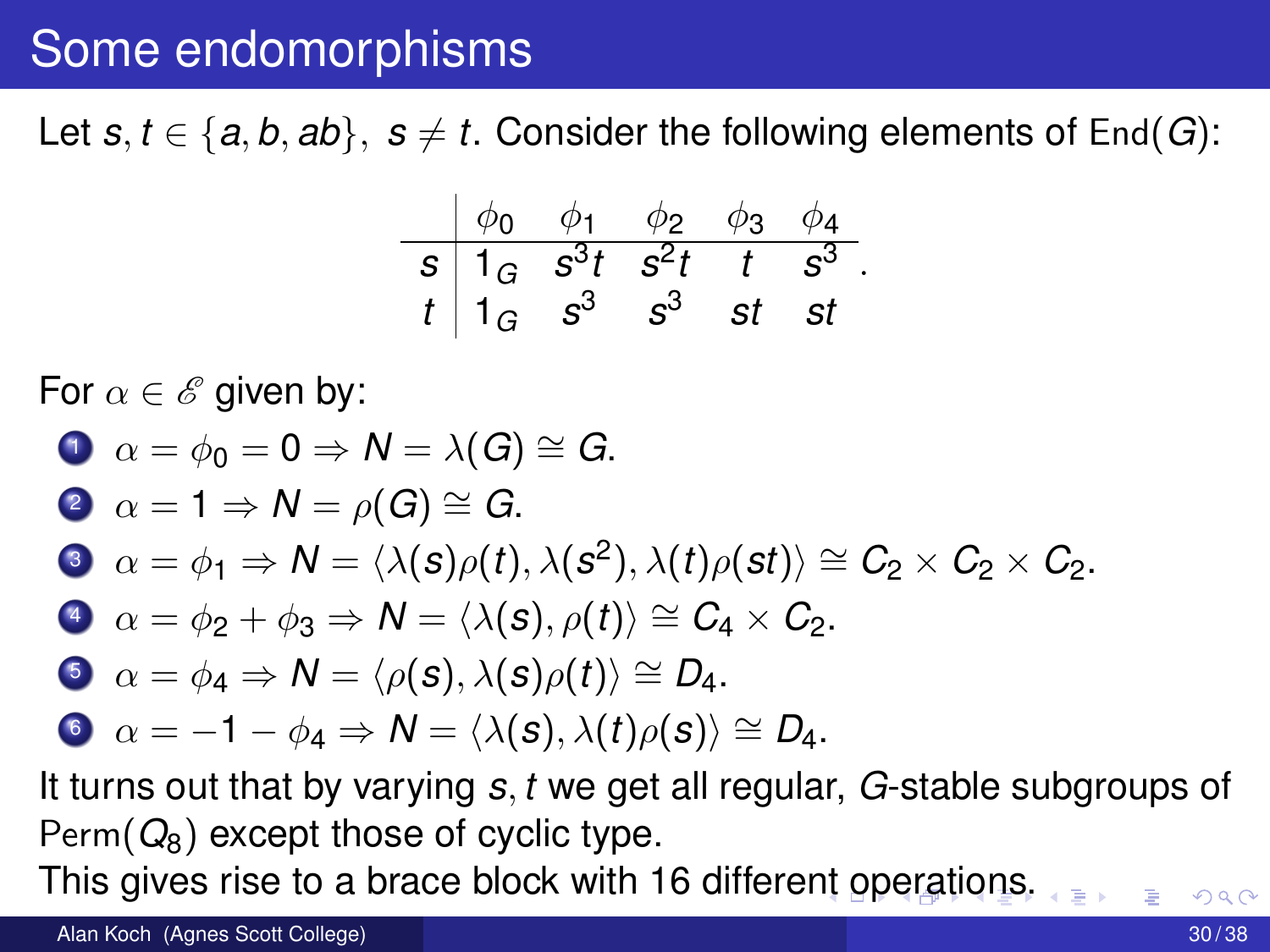### A brace block of size 16

$$
\begin{array}{c|ccccc}\n&\phi_1 & \phi_2 & \phi_3 & \phi_4 \\
\hline\ns & s^3t & s^2t & t & s^3 & N = \{\lambda(g\alpha(g))\rho(\alpha(g)) : g \in G\} \\
t & s^3 & s^3 & st & st\n\end{array}
$$

$$
0 \ \alpha = 0 \Rightarrow N = \lambda(G) \cong G.
$$

**3** 
$$
\alpha = 1 \Rightarrow N = \rho(G) \cong G.
$$
  
\n**3**  $\alpha = \phi_1 \Rightarrow N = \langle \lambda(s)\rho(t), \lambda(s^2), \lambda(t)\rho(st) \rangle \cong C_2 \times C_2 \times C_2.$ 

$$
\bullet \ \alpha = \phi_2 + \phi_3 \Rightarrow N = \langle \lambda(s), \rho(t) \rangle \cong C_4 \times C_2.
$$

$$
\bullet \ \alpha = \phi_{4} \Rightarrow N = \langle \rho(\mathbf{s}), \lambda(\mathbf{s})\rho(t) \rangle \cong D_{4}.
$$

$$
\bullet \ \alpha = -1 - \phi_4 \Rightarrow N = \langle \lambda(s), \lambda(t) \rho(s) \rangle \cong D_4.
$$

Remarks.

- This block is maximal: we cannot pick  $\alpha$  to get  $N \cong C_8$  since  $|\lambda(g\psi_\alpha(g))\rho(\psi_\alpha(g))|\leq \text{lcm}(|g\psi_\alpha(g)|, |\psi_\alpha(g)|).$
- Neither (4) nor (6) above can be obtained with some  $\alpha \in \text{End}(Q_8)$ .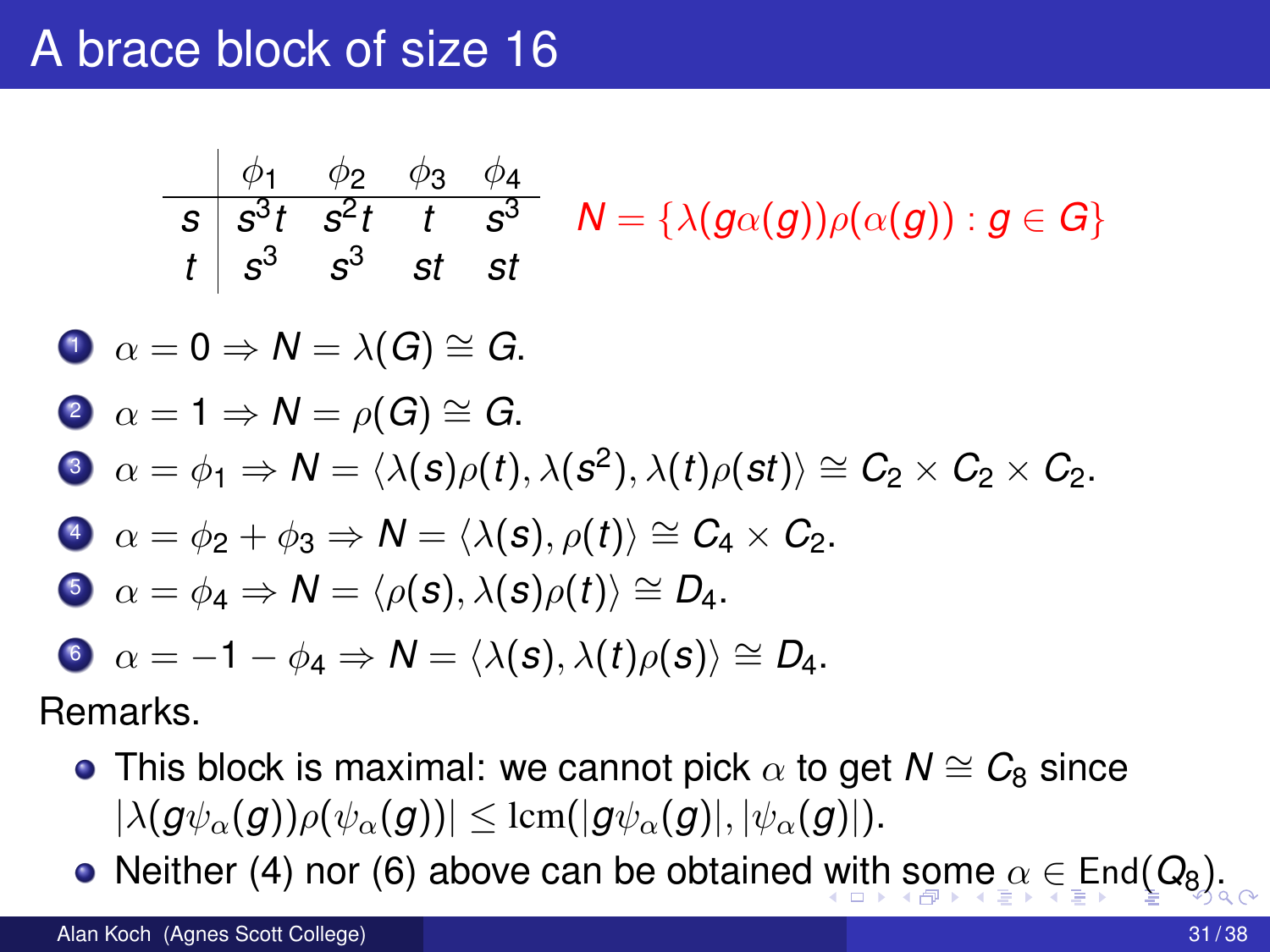### **Background**

- 2 Commutator-Central Maps: A New Construction
- **Hopf-Galois Structures**
- Special Case: Nilpotency Class Two

### **Next**

K ロ ▶ K 御 ▶ K 君 ▶ K 君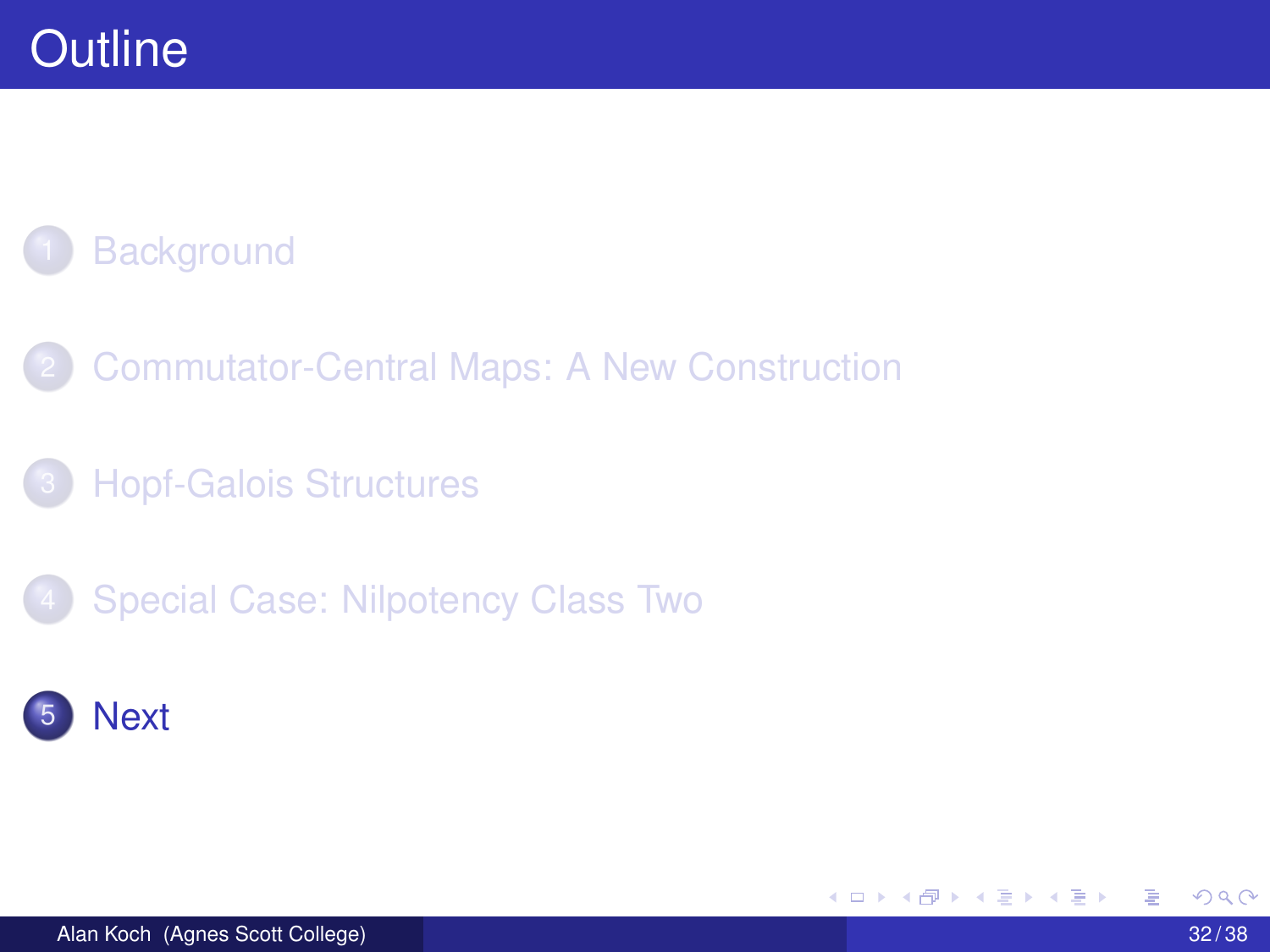### The opposite

Recall: if *G* has nilpotency class two, then  $\delta_{\alpha}$  is in the brace block  $(G, \{ \circ_{\alpha} : \alpha \in \mathscr{E} \})$  (setting  $\psi = 1$ ).

For general *G*, there are other cases where this may occur, a simple example being  $(G, \{\cdot, \cdot'\})$ .

If the nilpotency class is greater than 2, is there a condition to determine when  $\delta_{\alpha}$  will be in a brace block containing  $(G, \cdot, \circ_{\alpha})$ ?

Such a condition would presumably depend not just on *G* but on the particular choice of  $\psi$ .

Under what conditions will a brace block contain both  $(G, \circ_{\alpha}, \circ_{\beta})$  and  $(G, \circ'_{\alpha}, \circ_{\beta})$  (or  $(G, \circ_{\alpha}, \widehat{\circ}_{\beta})$ )?

**K ロメ K 御 メ K 君 メ K 君 X**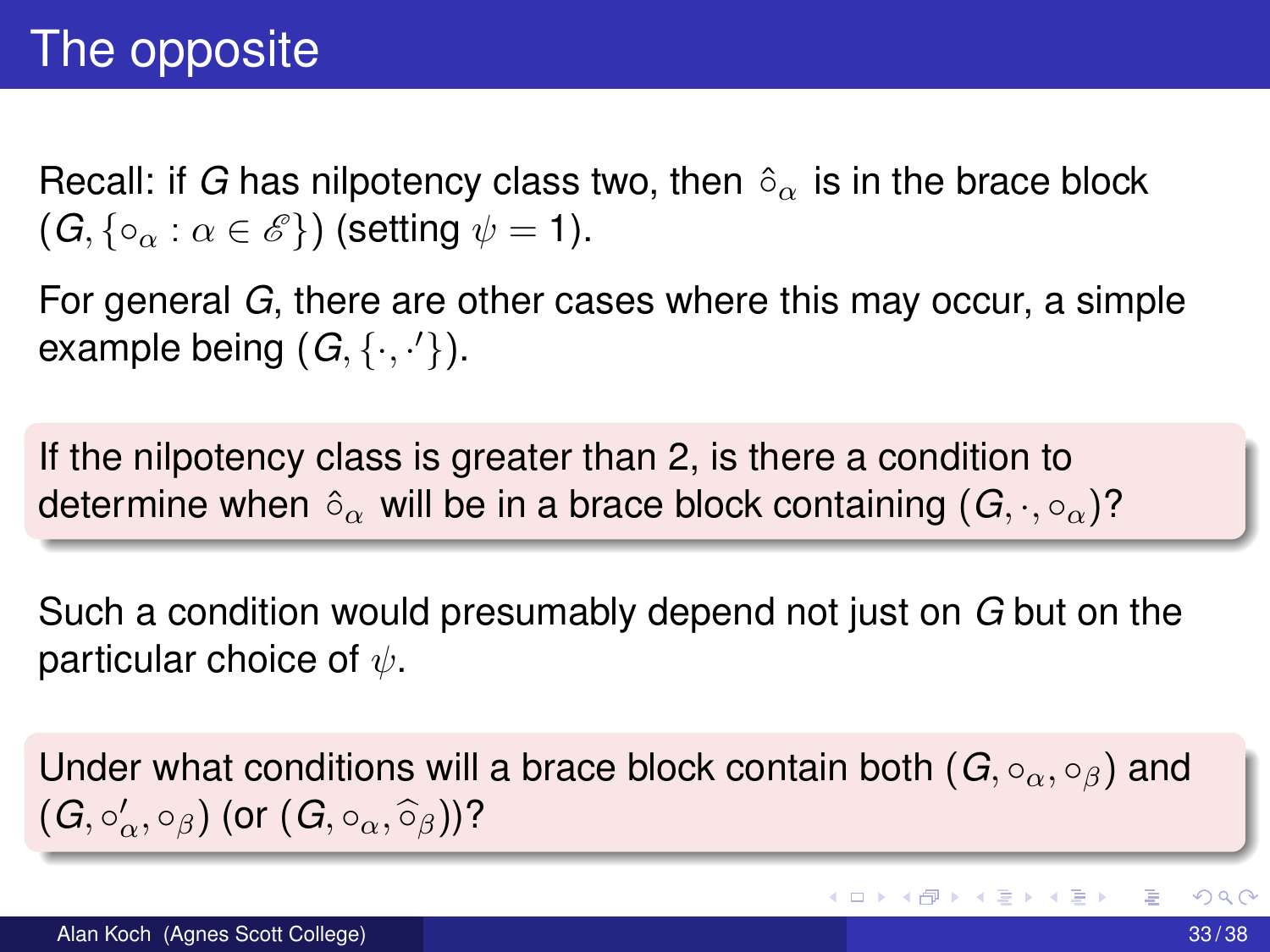#### No.

#### Example

Let 
$$
G = S_n
$$
,  $n \ge 5$ . We have  $[S_n, S_n] = A_n$ ,  $Z = \{i\}$ .  
If  $\psi \in CC(G)$  then  $A_n \subseteq \ker \psi$ .  
So

$$
\psi(\sigma)=\begin{cases} \iota & \sigma\in A_n \\ \tau & \sigma\notin A_n \end{cases}, \ \tau\in S_n, \ \tau^2=\iota.
$$

Let  $\psi, \psi' \in \mathsf{CC}(G)$  be such that  $\psi(G) = \langle (12) \rangle, \ \psi'(G) = \langle (34) \rangle.$ Since  $\psi_{\alpha}(G) \subseteq \psi(G) = \langle (12) \rangle$  we see that  $\psi' \neq \psi_{\alpha}$  for any  $\alpha \in \mathscr{E}$ . So the circle operations given by  $\psi, \psi'$  do not appear in the same brace block.

 $\mathbf{A} \oplus \mathbf{B}$   $\mathbf{A} \oplus \mathbf{B}$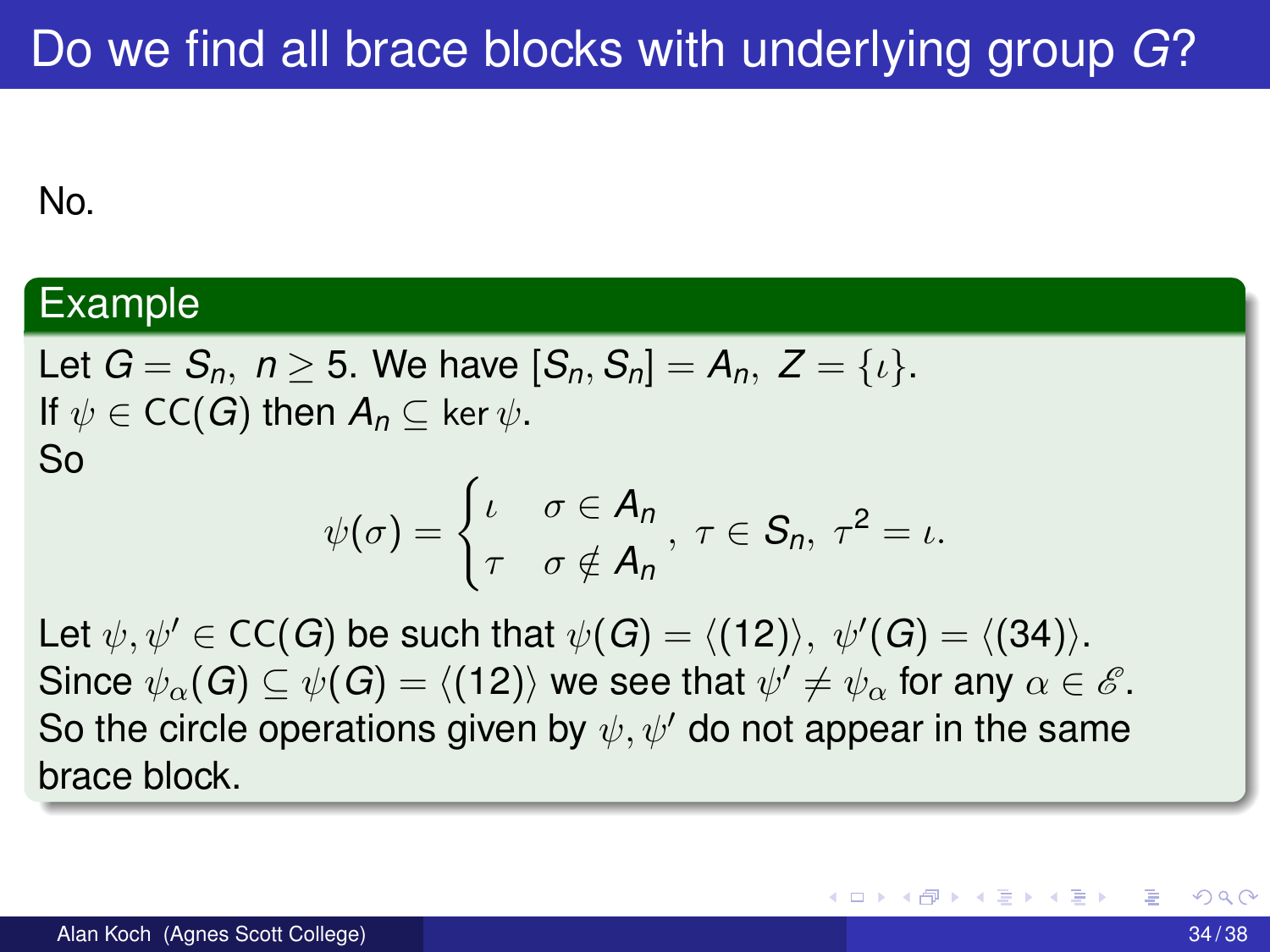$$
\psi(G) = \langle (12) \rangle := \langle \tau \rangle, \ \psi'(G) = \langle (34) \rangle := \langle \tau' \rangle
$$

Denote the corresponding binary operations by  $\circ$  and  $\star$  respectively.

Clearly,  $(G, \cdot, \circ)$  and  $(G, \cdot, \star)$  are biskew braces (since  $\psi, \psi' \in Ab(G)$ ).

However, we can show that  $(G, \circ, \star)$  is a biskew brace as well: it follows from the fact that  $\tau\tau'=\tau'\tau.$ 

Thus,  $(G, \{ \cdot, \circ, \star \})$  is a brace block.

This quickly generalizes to brace blocks with up to  $2^{\lfloor n/2 \rfloor}$  groups, each isomorphic to  $S_n$  or  $A_n \times C_2$ .

Can this be extended in a reasonable way to find all brace blocks?

If so, it would also find all bi-skew braces.

**K ロメ K 御 メ K 君 メ K 君 X**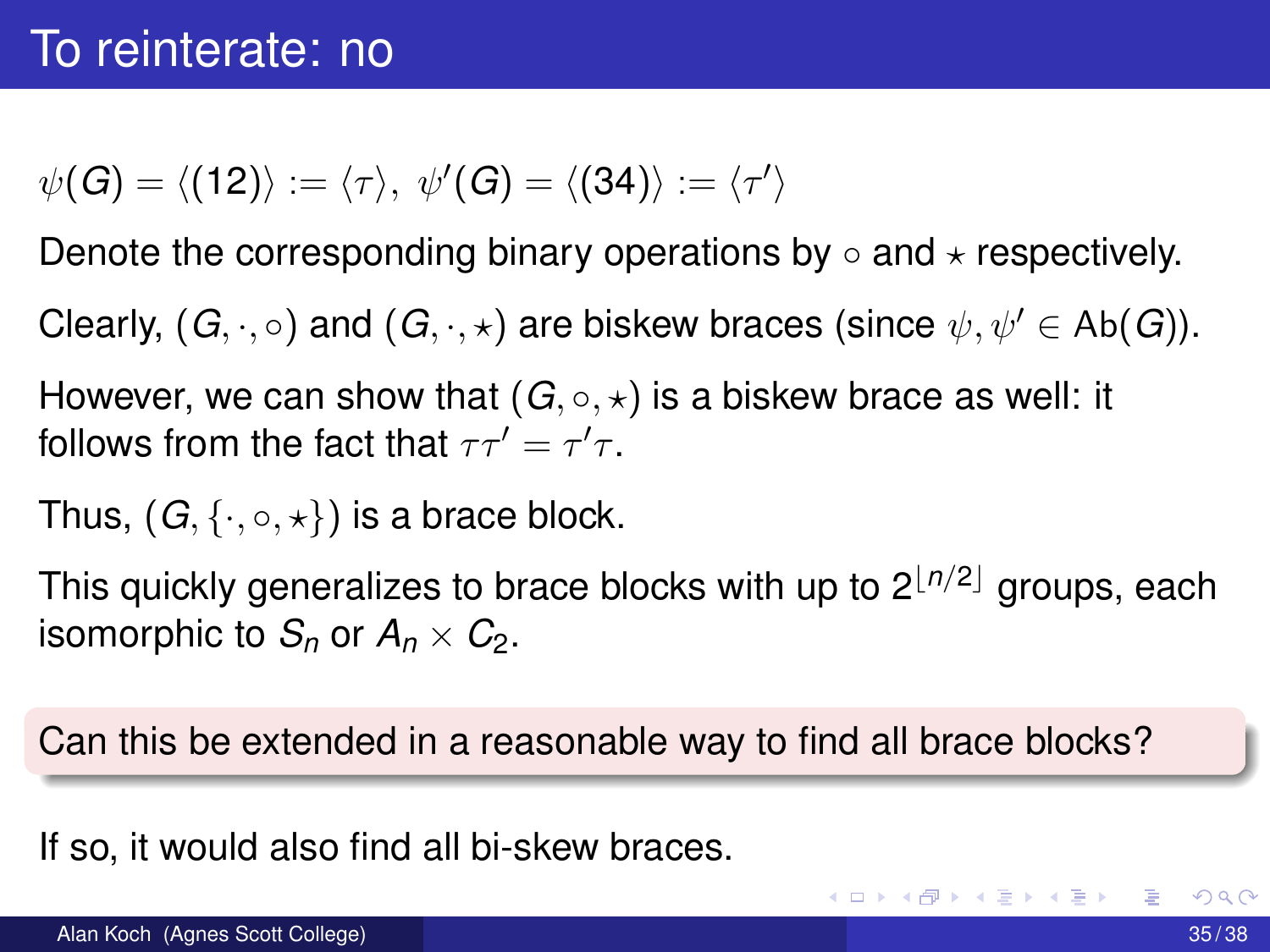# Opportunity: HGS of abelian type

In the classic, recursive constructions, only one abelian group arises in a brace block: if  $(G, \circ_n)$  is abelian, then  $(G, \circ_{n+1})=(G, \circ_n)$ .

Thus we could not obtain any nontrivial braces  $(B, \cdot, \circ)$  with both  $(B, \cdot)$ and  $(B, \circ)$  abelian.

Equivalently, we could not use the theory to find Hopf-Galois structures on an abelian extension of abelian type.

It is possible now.

#### Example

Return to  $G = Q_8 = \langle a, b \rangle$ . Let  $\phi_1(a) = a^3b, \ \phi_1(b) = a^3, \ \phi_2(a) =$  $a^2b$ ,  $\phi_2(b) = a^3$ ,  $\phi_3(a) = b$ ,  $\phi_3(b) = ab$ . Let  $\alpha = \phi_1$  and  $\beta = \phi_2 + \phi_3$ . Then  $(G, \circ_{\alpha}) \cong C_2 \times C_2 \times C_2$  and  $(G, \circ_{\beta}) \cong C_4 \times C_2$ . This gives a HGS on a  $C_2 \times C_2 \times C_2$  extension of type  $C_4 \times C_2$  and vice versa.

∍

K ロ ⊁ K 倒 ≯ K 君 ⊁ K 君 ⊁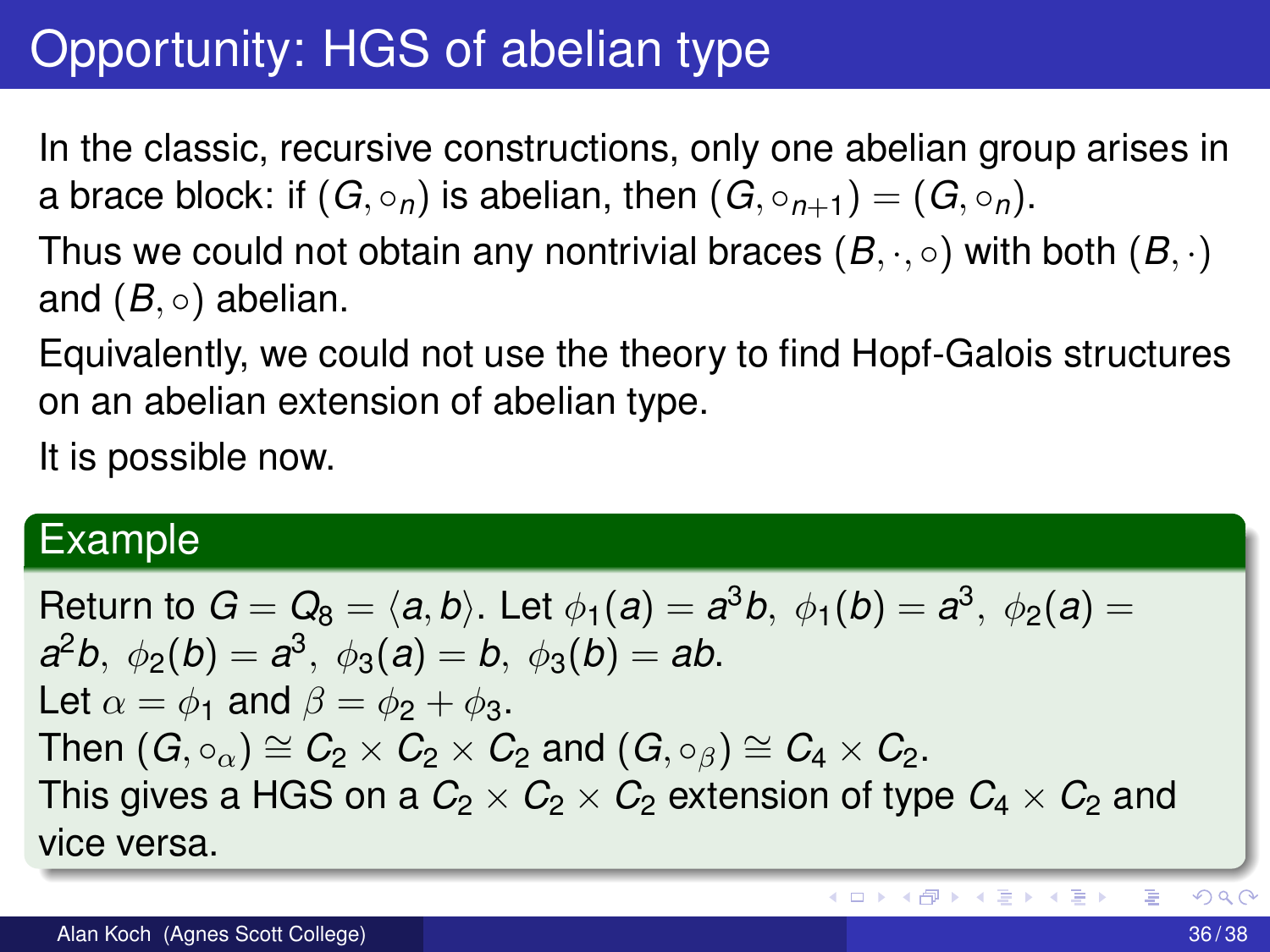*E* is very large.

#### Example

There are 30 HGS on an *S*<sub>5</sub>-extension [Carnahan-Childs, 99], hence at most 30 bi-skew braces  $(G, \cdot, \circ)$  with  $(G, \cdot) = S_5$ . Let  $\psi = 1$ . End(*S*5) has 146 elements, including 120 automorphisms. So  $\mathscr E$  contains, among other things, all sums of elements of End( $S_5$ ). So  $\mathscr E$  has many more than  $2^{146} \approx 10^{44}$  elements.

In general, many  $\alpha \in \mathscr{E}$  give identical braces. It would be good to have an effective way to pick "different"  $\alpha$ 's. Say  $\mathscr{E}/\sim$ , where  $\alpha \sim \beta \Rightarrow \psi(\alpha - \beta) \subset Z$ .

イロト イ御 トイ君 トイ君